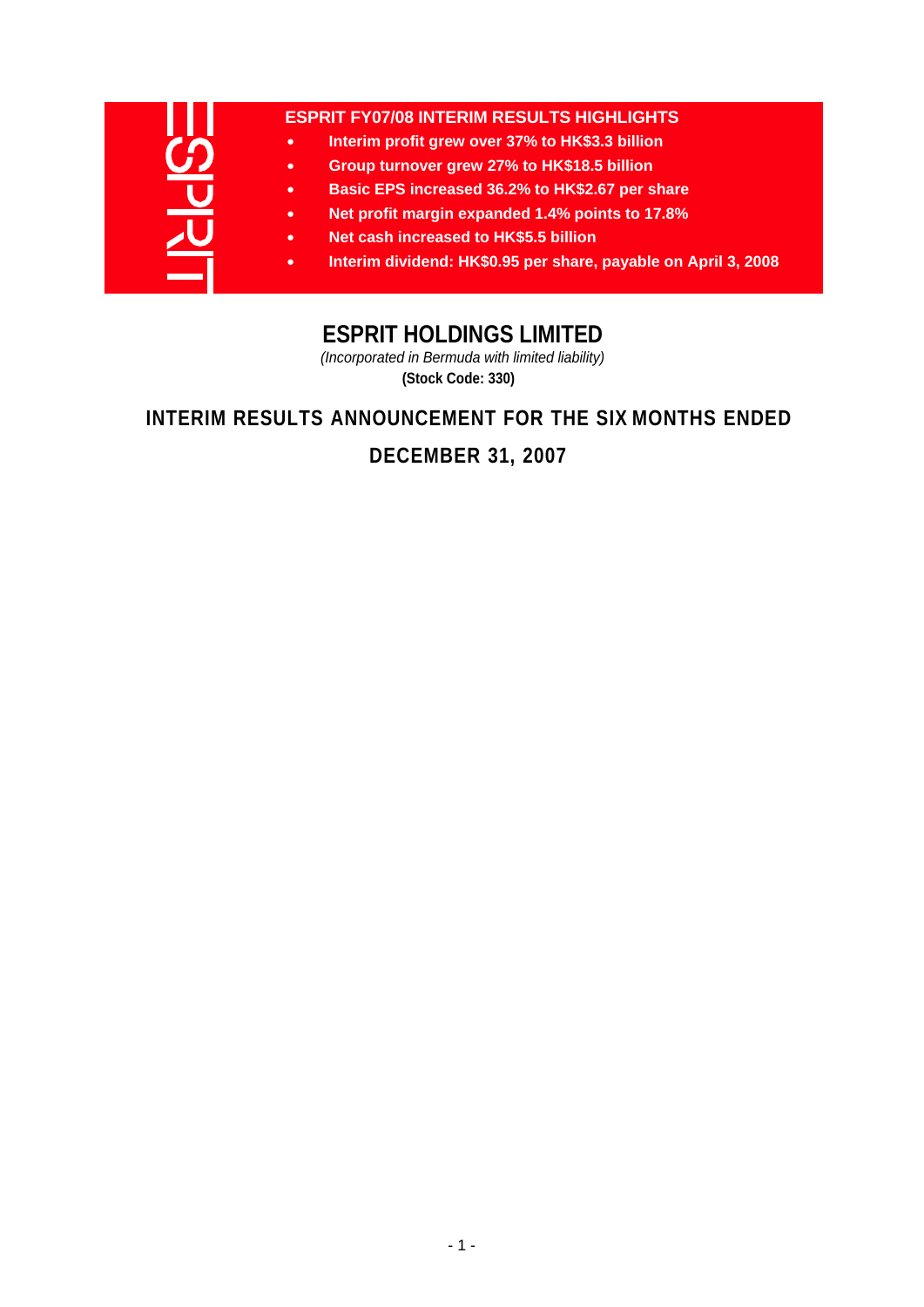## **INTERIM RESULTS**

The Board of Directors of Esprit Holdings Limited (the "Company") is pleased to present the unaudited condensed consolidated interim financial information, along with selected explanatory notes, of the Company and its subsidiaries (the "Group") for the six months ended December 31, 2007 as follows:

### **Condensed consolidated income statement**

|                                                                                                       |                                           |                                                   | <b>Unaudited</b><br>For the 6 months ended<br>December 31, |
|-------------------------------------------------------------------------------------------------------|-------------------------------------------|---------------------------------------------------|------------------------------------------------------------|
|                                                                                                       | <b>Notes</b>                              | 2007<br><b>HK\$</b> million                       | 2006<br>HK\$ million                                       |
| <b>Turnover</b><br>Cost of goods sold                                                                 | $\overline{2}$                            | 18,527<br>(8,607)                                 | 14,590<br>(6,986)                                          |
| <b>Gross profit</b><br>Staff costs<br>Operating lease charge<br>Depreciation<br>Other operating costs |                                           | 9,920<br>(2, 156)<br>(1, 360)<br>(341)<br>(2,043) | 7,604<br>(1,681)<br>(1, 101)<br>(288)<br>(1, 473)          |
| <b>Operating profit</b><br>Interest income<br>Share of results of associates                          | 3                                         | 4,020<br>102<br>81                                | 3,061<br>49<br>62                                          |
| <b>Profit before taxation</b><br><b>Taxation</b>                                                      | $\overline{2}$<br>$\overline{\mathbf{4}}$ | 4,203<br>(910)                                    | 3,172<br>(772)                                             |
| Profit attributable to shareholders                                                                   |                                           | 3,293                                             | 2,400                                                      |
| Interim dividend                                                                                      | 5                                         | 1,181                                             | 861                                                        |
| Earnings per share<br>- Basic<br>- Diluted                                                            | 6<br>6                                    | HK\$2.67<br>HK\$2.64                              | HK\$1.96<br>HK\$1.94                                       |

**════════ ════════**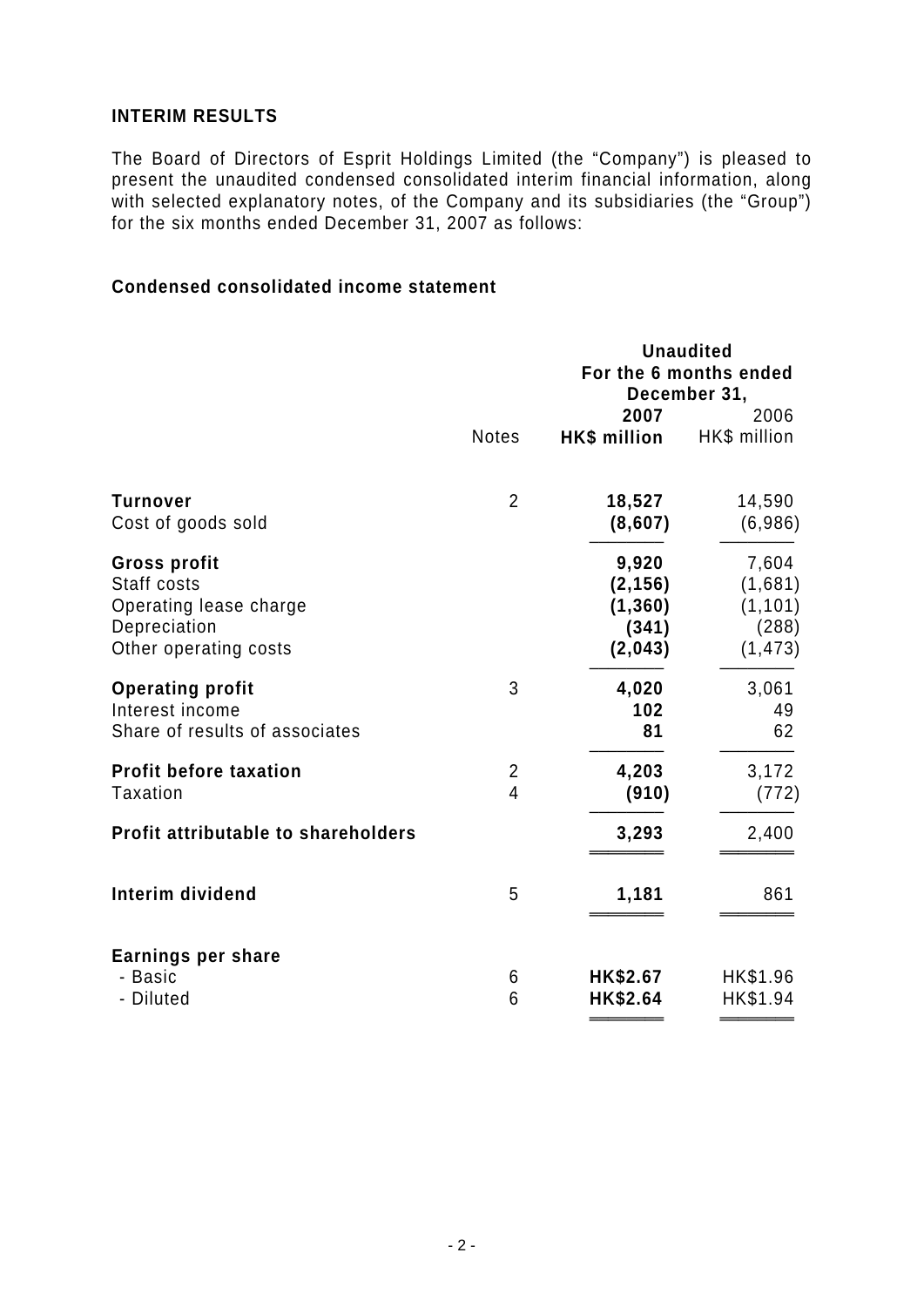## **Condensed consolidated balance sheet**

|                                                                                                                                                                |              | <b>Unaudited</b><br>December 31,<br>2007          | Audited<br><b>June 30,</b><br>2007               |
|----------------------------------------------------------------------------------------------------------------------------------------------------------------|--------------|---------------------------------------------------|--------------------------------------------------|
|                                                                                                                                                                | <b>Notes</b> | <b>HK\$ million</b>                               | HK\$ million                                     |
| <b>Non-current assets</b><br>Intangible assets<br>Property, plant and equipment<br>Other investments                                                           | 7            | 2,090<br>2,999<br>7                               | 2,057<br>2,525<br>7                              |
| Investments in associates<br>Prepaid lease payments<br>Deferred tax assets                                                                                     |              | 497<br>172<br>404                                 | 406<br>175<br>396                                |
|                                                                                                                                                                |              | 6,169                                             | 5,566                                            |
| <b>Current assets</b><br>Inventories<br>Debtors, deposits and prepayments<br>Amounts due from associates<br>Bank balances and cash<br>Short-term bank deposits | 8            | 2,512<br>4,393<br>110<br>2,409<br>3,093<br>12,517 | 2,192<br>3,991<br>48<br>1,829<br>3,403<br>11,463 |
| <b>Current liabilities</b><br>Creditors and accrued charges<br>Taxation                                                                                        | 9            | 3,778<br>1,154<br>4,932                           | 3,637<br>933<br>4,570                            |
| <b>Net current assets</b>                                                                                                                                      |              | 7,585                                             | 6,893                                            |
| <b>Total assets less current liabilities</b>                                                                                                                   |              | 13,754                                            | 12,459                                           |
| Financed by:                                                                                                                                                   |              |                                                   |                                                  |
| Share capital<br><b>Reserves</b>                                                                                                                               | 10           | 124<br>13,238                                     | 123<br>11,958                                    |
| <b>Shareholders' funds</b><br><b>Deferred tax liabilities</b>                                                                                                  |              | 13,362<br>392                                     | 12,081<br>378                                    |
|                                                                                                                                                                |              | 13,754                                            | 12,459                                           |
|                                                                                                                                                                |              |                                                   |                                                  |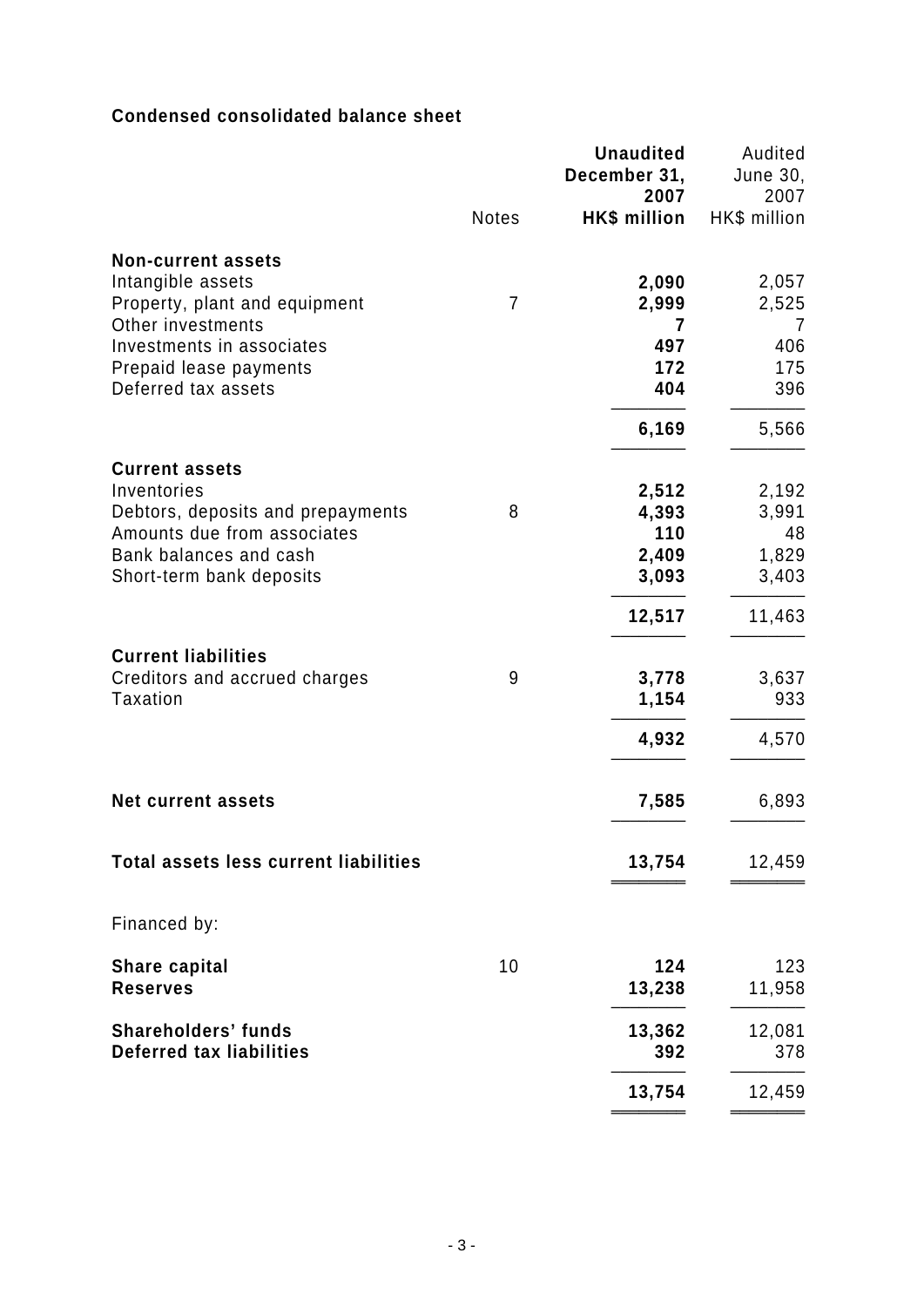## **Notes to the condensed consolidated interim financial information**

## **1. Basis of preparation**

This unaudited condensed consolidated interim financial information ("interim financial information") on pages 2 to 11 has been extracted from the unaudited interim financial statements for the six months ended December 31, 2007, which are prepared in accordance with the International Accounting Standard ("IAS") 34 "Interim Financial Reporting" issued by the International Accounting Standards Board and Appendix 16 of the Rules Governing the Listing of Securities on The Stock Exchange of Hong Kong Limited (the "Listing Rules").

This interim financial information should be read in conjunction with the annual financial statements for the year ended June 30, 2007. The accounting policies and methods of computation used in the preparation of this interim financial information are consistent with those used in the annual financial statements for the year ended June 30, 2007.

The Group did not early adopt the following IAS and International Financial Reporting Interpretations Committee ("IFRIC") interpretation that have been issued in the period from July 1, 2007 to December 31, 2007. The adoption of such standards will not result in substantial changes to the Group's accounting policies.

 Effective for accounting periods beginning on or after **───────────────────────────────────────────────────────────────────────────**

IAS 1 (Revised) Presentation of Financial Statements January 1, 2009 IFRIC 14 IAS 19 – The Limit on a Defined Benefit Asset, Minimum Funding Requirements and their Interaction January 1, 2008

### **2. Turnover and segment information**

The Group is principally engaged in wholesale and retail distribution and licensing of quality fashion and life-style products designed under its own internationallyknown Esprit brand name, together with Red Earth cosmetics, skin and body care products.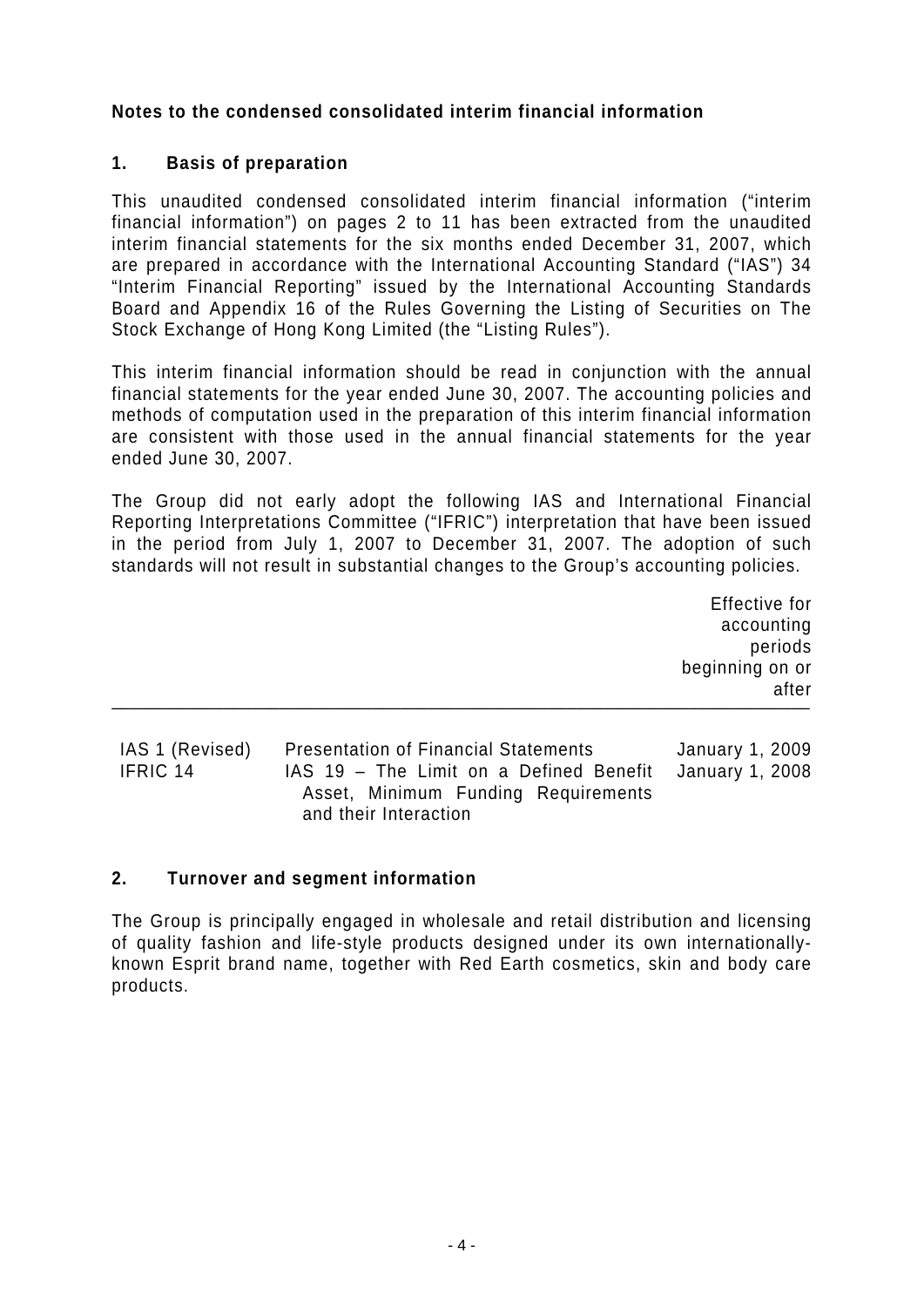| <b>Unaudited</b><br>For the 6 months ended |                                |
|--------------------------------------------|--------------------------------|
|                                            |                                |
| <b>HK\$</b> million                        | 2006<br>HK\$ million           |
|                                            | 14,501                         |
| 105                                        | 89                             |
| 18,527                                     | 14,590                         |
|                                            | December 31,<br>2007<br>18,422 |

#### **Primary reporting format – business segments**

The Group's businesses are managed according to the nature of their operations and the products and services they provide. Each of the Group's business segments represents a strategic business unit that offers products and services which are subject to risks and returns that are different from those of other business segments. Inter-segment transactions are entered into under the normal commercial terms and conditions that would also be available to unrelated third parties. Global brand development costs are fully reflected within the licensing segment to reflect the Esprit brand owners' initiative to develop the brand globally both in existing and prospective new markets.

|                     |              |                                          | <b>Unaudited</b> |                     |              |  |  |
|---------------------|--------------|------------------------------------------|------------------|---------------------|--------------|--|--|
|                     |              | For the 6 months ended December 31, 2007 |                  |                     |              |  |  |
|                     |              |                                          | Licensing        |                     |              |  |  |
|                     | Wholesale    | Retail                                   | & others         | <b>Eliminations</b> | Group        |  |  |
|                     | HK\$ million | HK\$ million                             | HK\$ million     | HK\$ million        | HK\$ million |  |  |
| Turnover            | 10,450       | 7,972                                    | 105              |                     | 18,527       |  |  |
| Inter-segment sales |              |                                          | 478              | (478)               |              |  |  |
|                     | 10,450       | 7,972                                    | 583              | (478)               | 18,527       |  |  |
| Segment results     | 2,631        | 1,257                                    | 293              | (8)                 | 4,173        |  |  |
| Unallocated net     |              |                                          |                  |                     |              |  |  |
| expenses            |              |                                          |                  |                     | (153)        |  |  |
| Interest income     |              |                                          |                  |                     | 102          |  |  |
| Share of results of |              |                                          |                  |                     |              |  |  |
| associates          |              |                                          |                  |                     | 81           |  |  |
| Profit before       |              |                                          |                  |                     |              |  |  |
| taxation            |              |                                          |                  |                     | 4,203        |  |  |
| Segment EBIT -      |              |                                          |                  |                     |              |  |  |
| ex-inter-segment    |              |                                          |                  |                     |              |  |  |
| licensing           |              |                                          |                  |                     |              |  |  |
| expense/income      |              |                                          |                  |                     |              |  |  |
| (note)              | 2,809        | 1,319                                    | 53               | (8)                 | 4,173        |  |  |
|                     |              |                                          |                  |                     |              |  |  |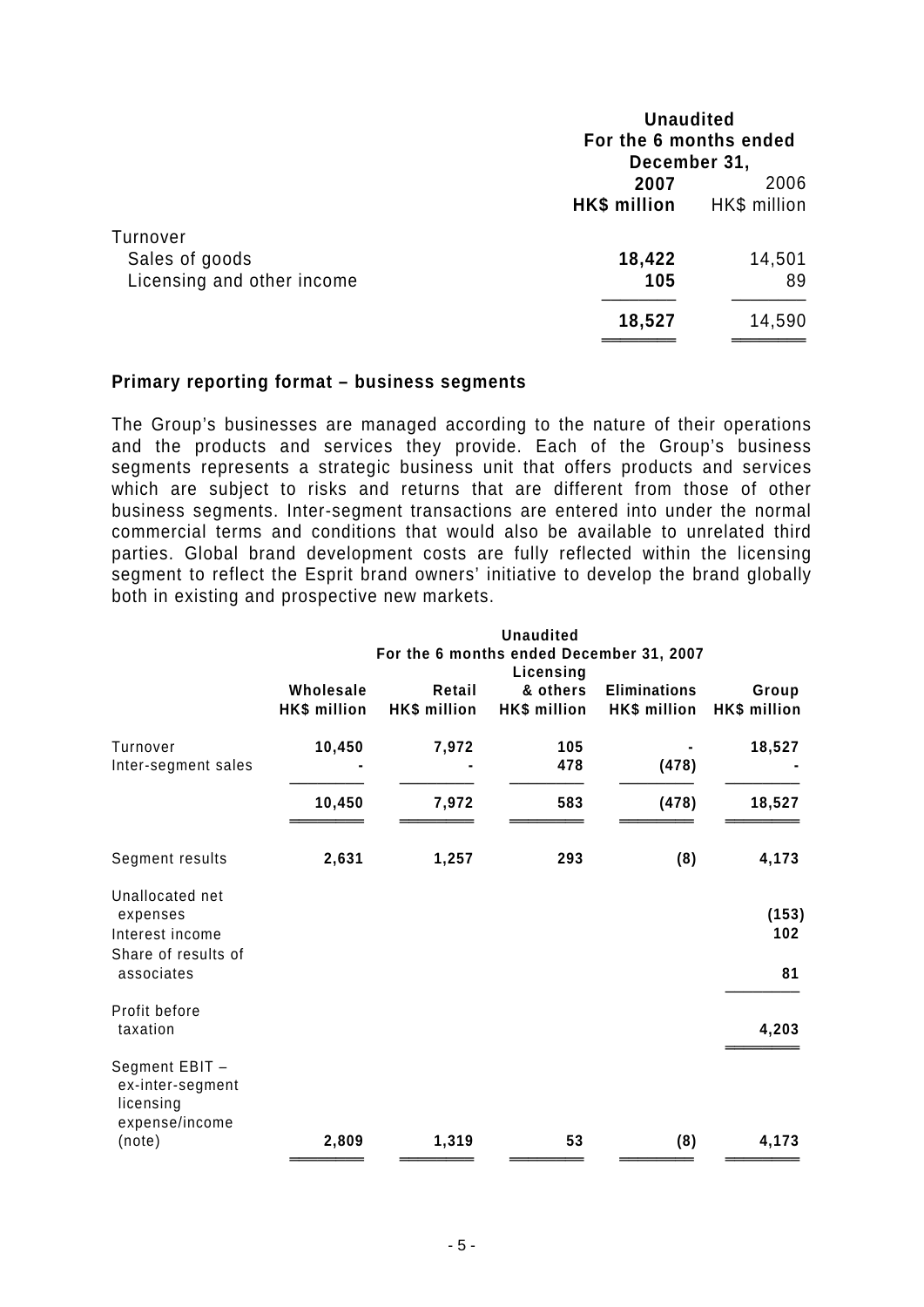|              |              |              | For the 6 months ended December 31, 2006 |              |
|--------------|--------------|--------------|------------------------------------------|--------------|
| Wholesale    | Retail       | & others     | Eliminations                             | Group        |
| HK\$ million | HK\$ million | HK\$ million | HK\$ million                             | HK\$ million |
| 8,060        | 6,441        | 89           |                                          | 14,590       |
|              |              | 350          |                                          |              |
| 8,060        | 6,441        | 439          | (350)                                    | 14,590       |
| 1,918        | 1,109        | 254          | (88)                                     | 3,193        |
|              |              |              |                                          | (132)<br>49  |
|              |              |              |                                          | 62           |
|              |              |              |                                          | 3,172        |
|              |              |              |                                          |              |
| 2,077        | 1,161        | 43           | (88)                                     | 3,193        |
|              |              |              | Licensing                                | (350)        |

note: Wholesale and retail segments pay intra-group licensing fees to the licensing segment. Should the wholesale and retail segments not be required to pay the intra-group licensing fees to the licensing segment, the segment EBIT ("earnings before interest and taxation, finance costs, share of results of associates and unallocated net income/expenses") of the wholesale and retail segments would have been **HK\$2,809 million** (2006: HK\$2,077 million) and **HK\$1,319 million** (2006: HK\$1,161 million) respectively, representing wholesale segment EBIT margin ("segment EBIT/segment turnover") of **26.9%** (2006: 25.8%) and retail segment EBIT margin of **16.5%** (2006 : 18.0%).

#### **Secondary reporting format – geographical segments**

In determining the Group's geographical segments, turnover is attributed to the segments based on the location of customers.

|                          | <b>Unaudited</b><br>For the 6 months ended<br>December 31, |              |
|--------------------------|------------------------------------------------------------|--------------|
|                          | 2007                                                       | 2006         |
|                          | HK\$ million                                               | HK\$ million |
| Turnover                 |                                                            |              |
| Europe                   | 15,994                                                     | 12,524       |
| Asia Pacific             | 2,054                                                      | 1,697        |
| North America and others | 479                                                        | 369          |
|                          | 18,527                                                     | 14,590       |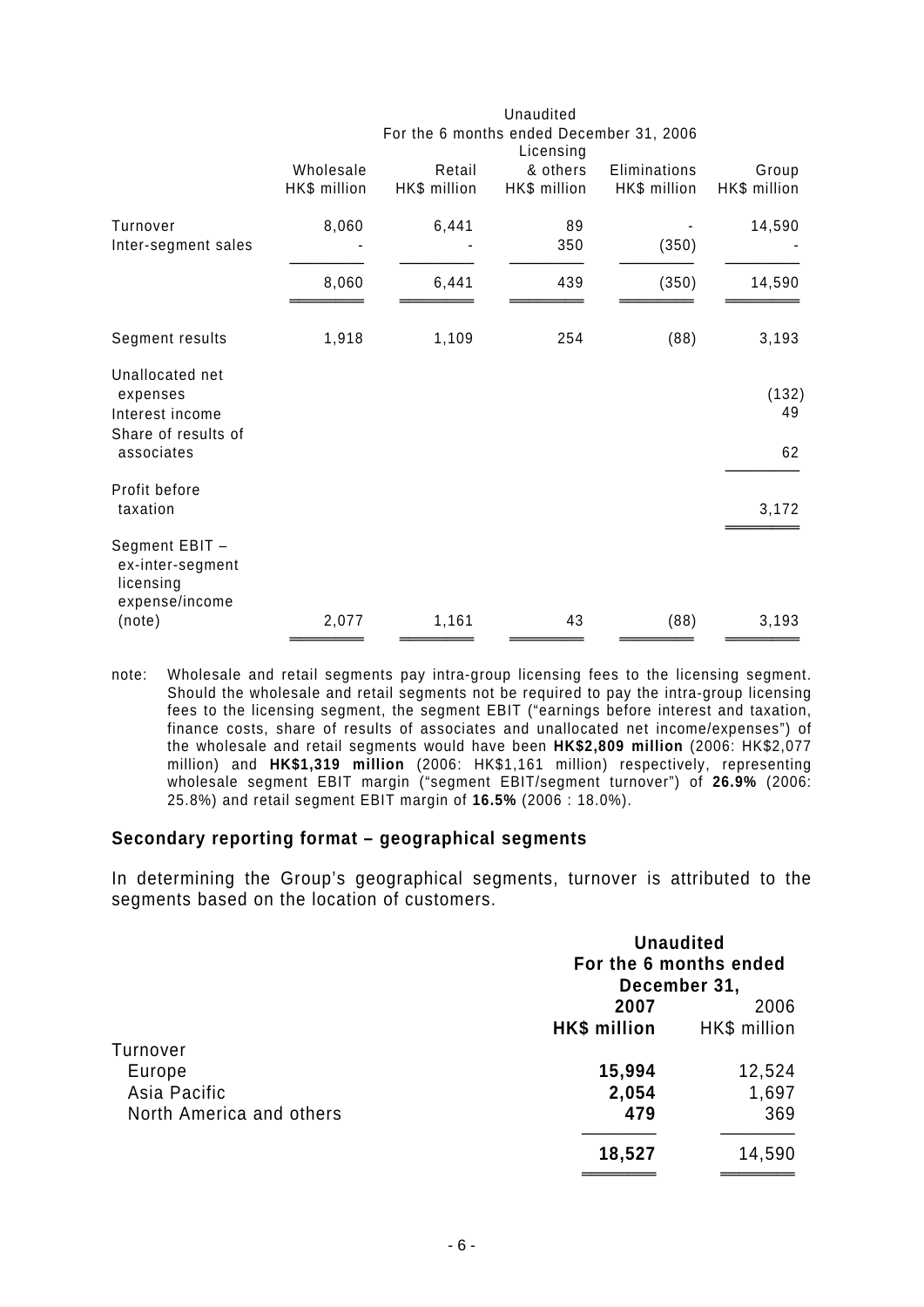### **3. Operating profit**

|                                                                                 | <b>Unaudited</b>       |                 |
|---------------------------------------------------------------------------------|------------------------|-----------------|
|                                                                                 | For the 6 months ended |                 |
|                                                                                 | December 31,           |                 |
|                                                                                 | 2007                   | 2006            |
|                                                                                 | HK\$ million           | HK\$ million    |
| Operating profit is arrived at after charging and<br>(crediting) the following: |                        |                 |
| Depreciation                                                                    | 341                    | 288             |
| Loss on disposal of property, plant and equipment                               | 16                     | 7               |
| Net exchange (gains) / losses                                                   | (28)                   | 3               |
| Net (write back) / charge for provision for obsolete<br>inventories             | (1)                    | 10 <sup>°</sup> |
| Provision for impairment of trade debtors / bad<br>debts written off            | 36                     | 25              |

#### **4. Taxation**

|                               | <b>Unaudited</b><br>For the 6 months ended<br>December 31, |              |
|-------------------------------|------------------------------------------------------------|--------------|
|                               | 2007                                                       | 2006         |
|                               | HK\$ million                                               | HK\$ million |
| <b>Current tax</b>            |                                                            |              |
| Hong Kong profits tax         |                                                            |              |
| Provision for current period  |                                                            |              |
| Overseas taxation             |                                                            |              |
| Provision for current period  | 866                                                        | 837          |
| Underprovision in prior years | 24                                                         |              |
|                               | 890                                                        | 837          |
| Deferred tax                  |                                                            |              |
| <b>Current period</b>         | 20                                                         | (65)         |
| Taxation                      | 910                                                        | 772          |
|                               |                                                            |              |

Hong Kong profits tax is calculated at **17.5%** (2006: 17.5%) on the estimated assessable profit for the period, net of tax losses carried forward, if applicable.

Overseas (outside of Hong Kong) taxation has been calculated on the estimated assessable profit for the period at the rates of taxation prevailing in the countries in which the Group companies operate, net of tax losses carried forward, if applicable.

Share of associate's taxation for the six months ended December 31, 2007 was a net tax charge of **HK\$27 million** (2006: a net tax credit of HK\$2 million) which has been included in the condensed consolidated income statement as share of results of associates.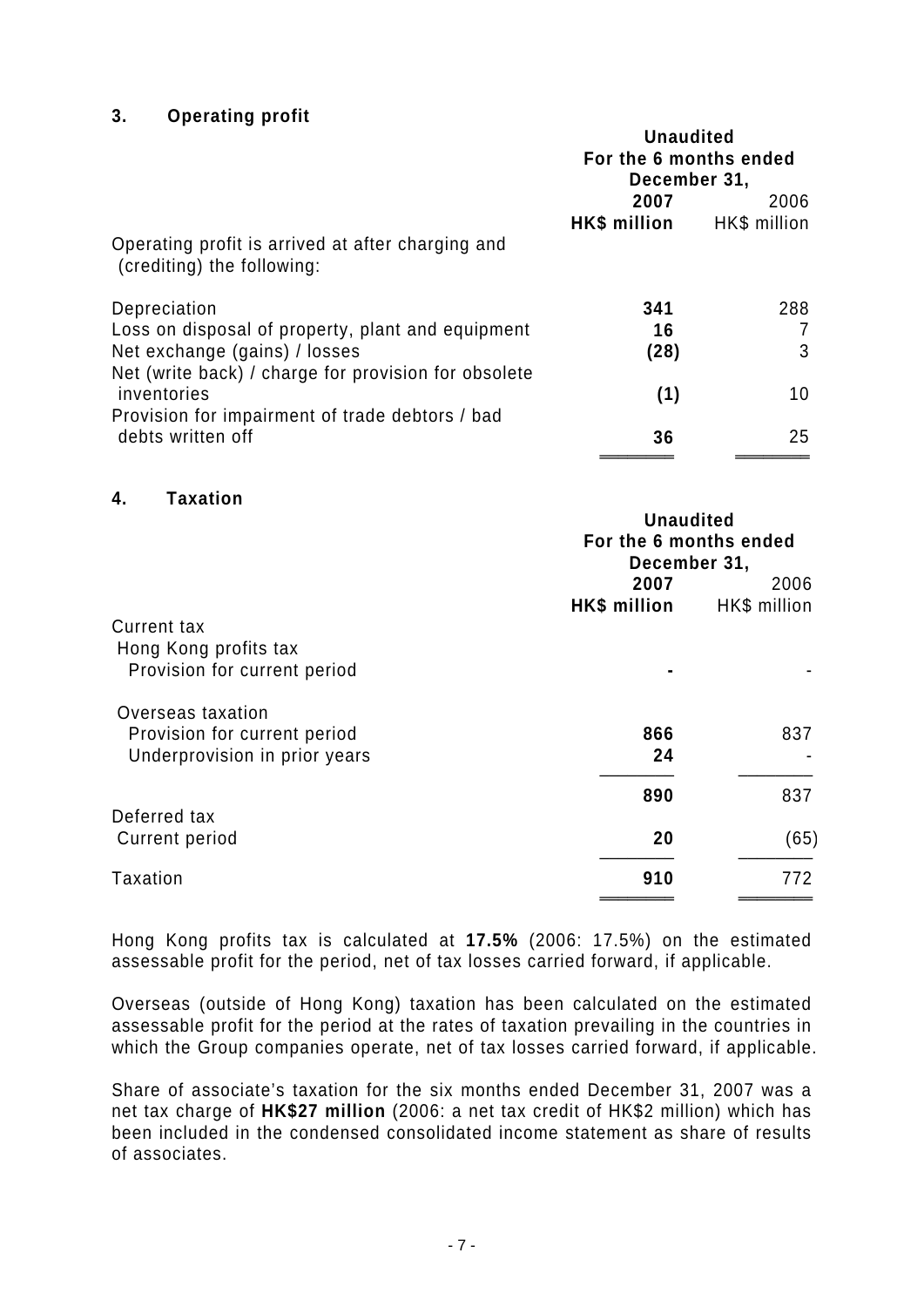### **5. Interim dividend**

|                                                                     | <b>Unaudited</b><br>For the 6 months ended<br>December 31, |      |
|---------------------------------------------------------------------|------------------------------------------------------------|------|
|                                                                     | 2007<br>HK\$ million HK\$ million                          | 2006 |
| Interim dividend declared of HK\$0.95<br>(2006: HK\$0.70) per share | 1,181                                                      | 861  |

The amount of interim dividend is based on **1,242,675,434** shares in issue on **January 30, 2008** (2006: 1,230,670,434 shares in issue on February 7, 2007).

### **6. Earnings per share**

#### **Basic**

Basic earnings per share is calculated by dividing the profit attributable to shareholders by the weighted average number of ordinary shares in issue during the period.

|                                                                  | <b>Unaudited</b><br>For the 6 months ended<br>December 31, |       |
|------------------------------------------------------------------|------------------------------------------------------------|-------|
|                                                                  | 2007                                                       | 2006  |
| Profit attributable to shareholders (HK\$ million)               | 3,293                                                      | 2,400 |
| Weighted average number of ordinary shares in<br>issue (million) | 1,234                                                      | 1,222 |
| Basic earnings per share (HK\$ per share)                        | 2.67                                                       | 1.96  |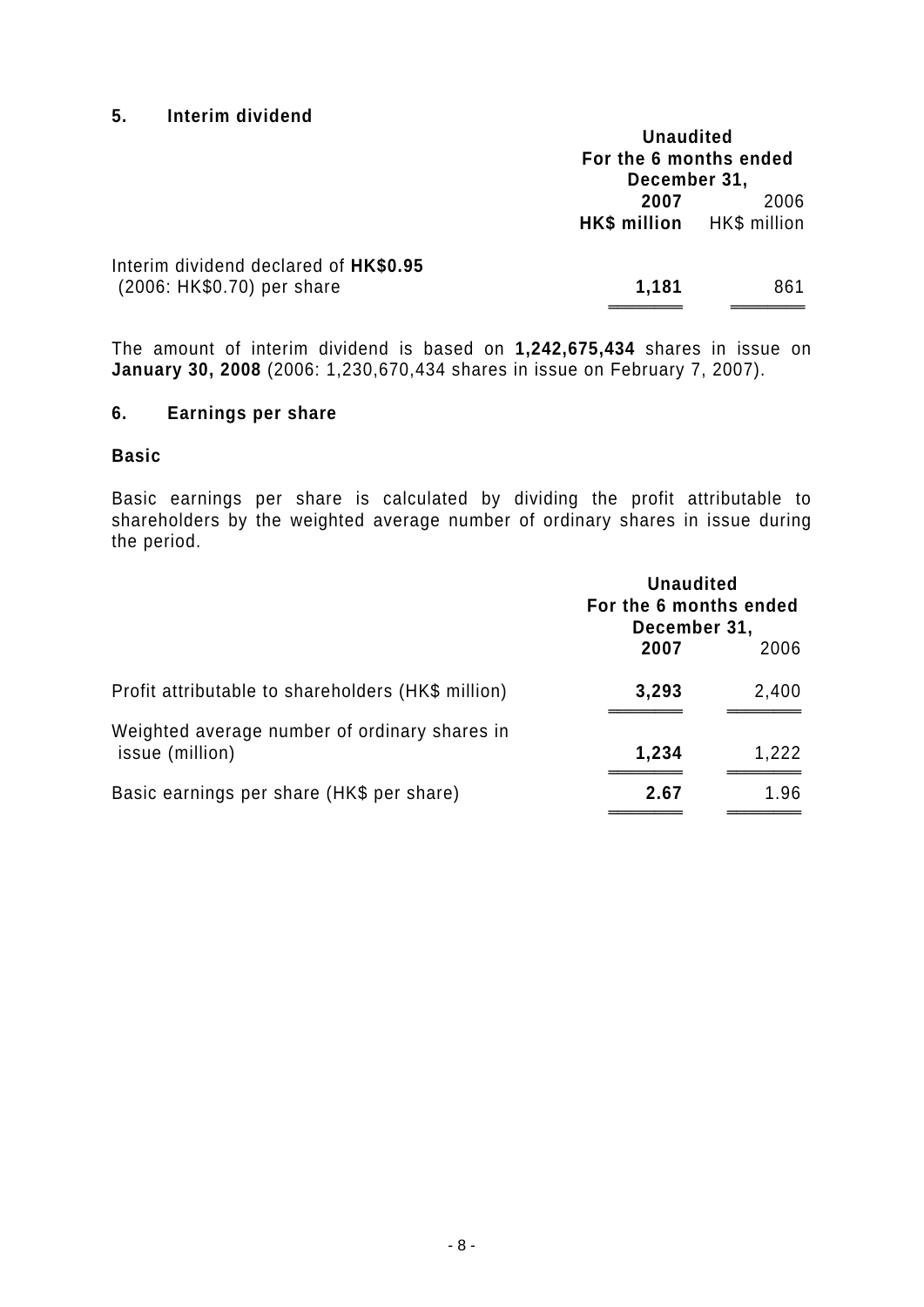## **Diluted**

Diluted earnings per share is calculated based on the profit attributable to shareholders, and the weighted average number of shares in issue during the period after adjusting for the number of dilutive potential ordinary shares granted under the Company's share option scheme.

|                                                                                                                  | <b>Unaudited</b><br>For the 6 months ended<br>December 31, |                                         |
|------------------------------------------------------------------------------------------------------------------|------------------------------------------------------------|-----------------------------------------|
|                                                                                                                  | 2007                                                       | 2006                                    |
| Profit attributable to shareholders (HK\$ million)                                                               | 3,293                                                      | 2,400                                   |
| Weighted average number of ordinary shares in<br>issue (million)<br>Adjustments for share options (million)      | 1,234<br>16                                                | 1,222<br>17                             |
| Weighted average number of ordinary shares for<br>diluted earnings per share (million)                           | 1,250                                                      | 1,239                                   |
| Diluted earnings per share (HK\$ per share)                                                                      | 2.64                                                       | 1.94                                    |
| 7.<br>Property, plant and equipment                                                                              |                                                            | <b>Unaudited</b><br><b>HK\$</b> million |
| Balance at July 1, 2007<br>Exchange translation<br><b>Additions</b><br><b>Disposals</b><br>Depreciation (note 3) |                                                            | 2,525<br>166<br>668<br>(19)<br>(341)    |
| <b>Balance at December 31, 2007</b>                                                                              |                                                            | 2,999                                   |

During the six months ended December 31, 2007, the Group incurred **HK\$566 million** in expansion and refurbishment of retail shops in various locations and **HK\$102 million** in office improvements and purchase of office equipment.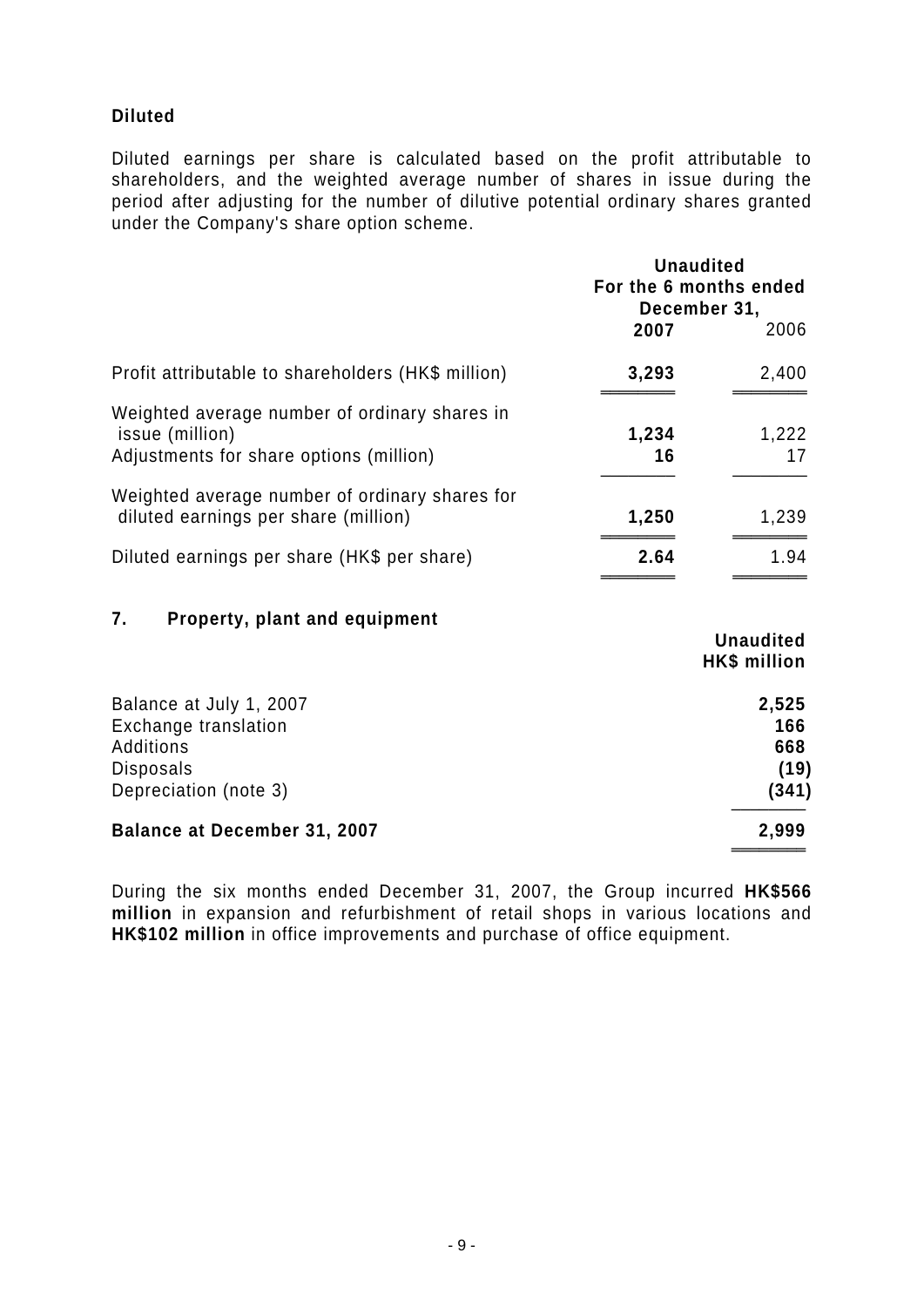### **8. Debtors, deposits and prepayments**

Debtors, deposits and prepayments include trade debtors and their ageing analysis is as follows:

| <b>Unaudited</b><br>December 31,<br>2007<br>HK\$ million | Audited<br>June 30,<br>2007<br>HK\$ million |
|----------------------------------------------------------|---------------------------------------------|
| 3,130                                                    | 2,717                                       |
| 155                                                      | 84                                          |
| 78                                                       | 76                                          |
| 121                                                      | 91                                          |
| 3,484                                                    | 2,968                                       |
|                                                          |                                             |

The Group's sales to retail customers are made mainly in cash or by credit card. The Group also grants credit for a period which is usually 30 days to certain wholesale and franchise customers.

### **9. Creditors and accrued charges**

Creditors and accrued charges include trade creditors and their ageing analysis is as follows:

|              | <b>Unaudited</b><br>December 31,<br>2007<br>HK\$ million | Audited<br>June 30,<br>2007<br>HK\$ million |
|--------------|----------------------------------------------------------|---------------------------------------------|
| $0-30$ days  | 1,103                                                    | 1,347                                       |
| 31-60 days   | 68                                                       | 55                                          |
| 61-90 days   | 37                                                       | 7                                           |
| Over 90 days | 46                                                       | 29                                          |
|              | 1,254                                                    | 1,438                                       |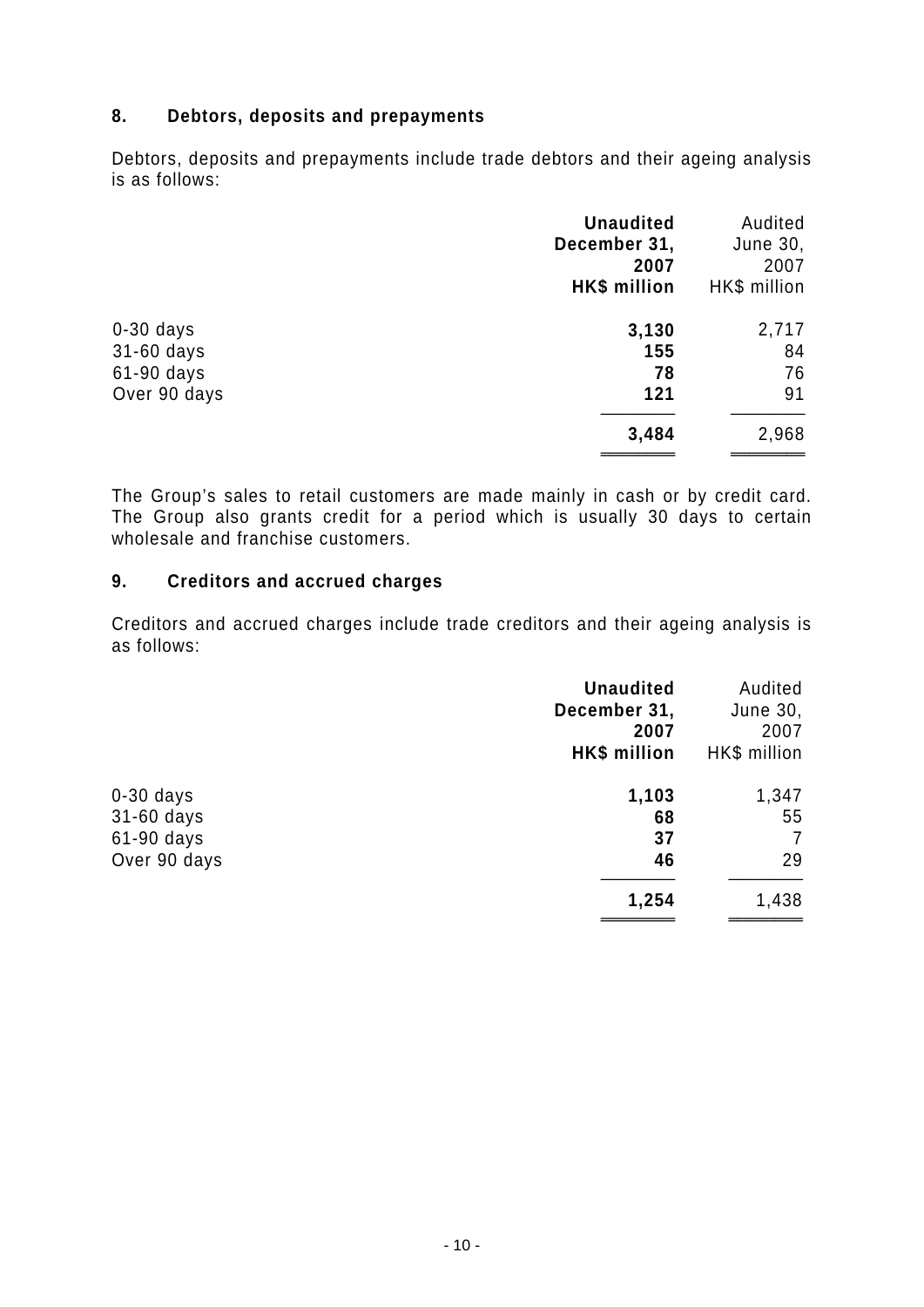## **10. Share capital**

|                                                                                             | <b>Unaudited</b><br>December 31,<br>2007<br>HK\$ million  | Audited<br>June 30,<br>2007<br>HK\$ million |
|---------------------------------------------------------------------------------------------|-----------------------------------------------------------|---------------------------------------------|
| <b>Authorized</b><br>2,000,000,000 shares of HK\$0.10 each                                  | 200                                                       | 200                                         |
|                                                                                             | Number of shares of<br><b>HK\$0.10</b><br>each<br>million | <b>Nominal</b><br>value<br>HK\$ million     |
| <b>Issued and fully paid</b><br>Balance at July 1, 2007<br>Exercise of share options (note) | 1,231<br>11                                               | 123<br>1                                    |
| <b>Balance at December 31, 2007</b>                                                         | 1,242                                                     | 124                                         |

note*:* During the period, **11,335,000** ordinary shares of **HK\$0.10** were issued in respect of the share options exercised by Directors and employees under the share option scheme at exercise prices in the range of **HK\$14.60** to **HK\$80.95** each (representing a premium in the range of **HK\$14.50** to **HK\$80.85** each).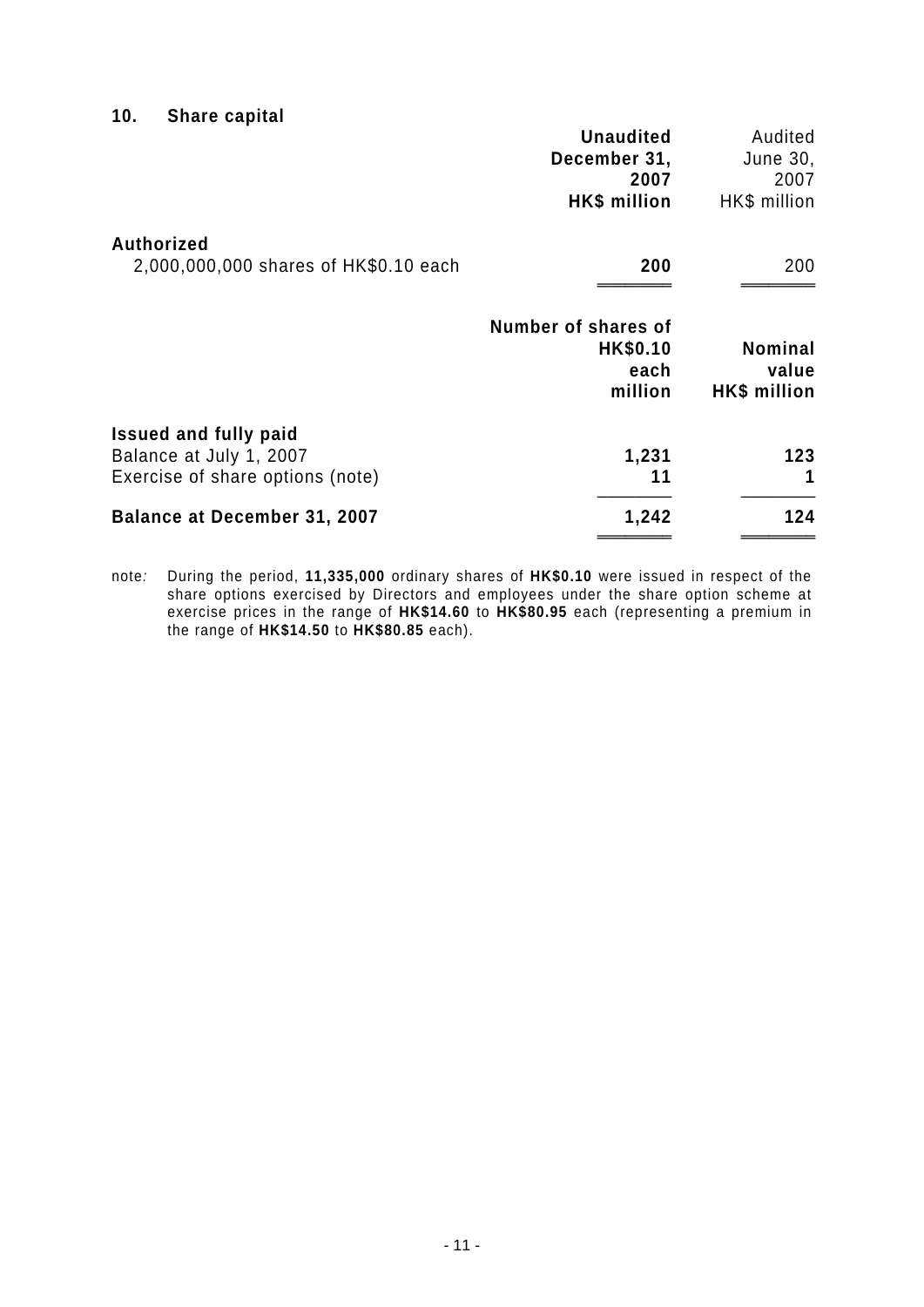### **FINANCIAL REVIEW**

The Group has kicked off with another good start to the financial year, and recorded year-on-year turnover growth rate and net earnings growth rate of 27% and 37.2% respectively. Strong year-on-year turnover growth of over 20% was recorded in all our key markets and product divisions.

### **Turnover**

During the six months ended December 31, 2007, the Group's turnover increased to HK\$18,527 million, mainly due to the continued strong performance in all major operating markets and partly benefited from the appreciation in Euro.

### **Profitability**

During the six months ended December 31, 2007, the Group's operating profit increased by 31.3% on a year-on-year basis to HK\$4,020 million with operating profit margin improving by 0.7% point year-on-year to 21.7%. This was mainly due to improved operating efficiency and economies of scale. Wholesale and retail segments recorded respective segment EBIT margin of 26.9% and 16.5% as compared to 25.8% and 18% in the same period last financial year, or 26.4% and 15.1% in the full financial year ended June 30, 2007.

During the reporting period, our China associated companies' contribution to the Group's earnings before tax (EBT) also increased by 30.5% on a year-on-year basis to HK\$81 million due to both strong turnover growth and operating margin improvement.

The Group's EBT rose to HK\$4,203 million, representing an increase of 32.5% over the same period last financial year. With higher turnover, expanded operating margins as well as lowered Group effective tax rate due to the recent German tax reform, net earnings of the Group increased by 37.2% on a year-on-year basis to HK\$3,293 million and net earnings margin expanded by 1.4% points year-on-year to 17.8%.

### **Seasonality of Business**

The Group's business is affected by seasonal trends. These trends are primarily attributable to seasonal shipments to wholesale customers and key holiday sales periods, as well as the pricing of seasonal products. Due to the fact that sales and operating income may fluctuate in any reporting period, half year financials may not be indicative of the future trend of business and may not be extrapolated to provide a reliable forecast.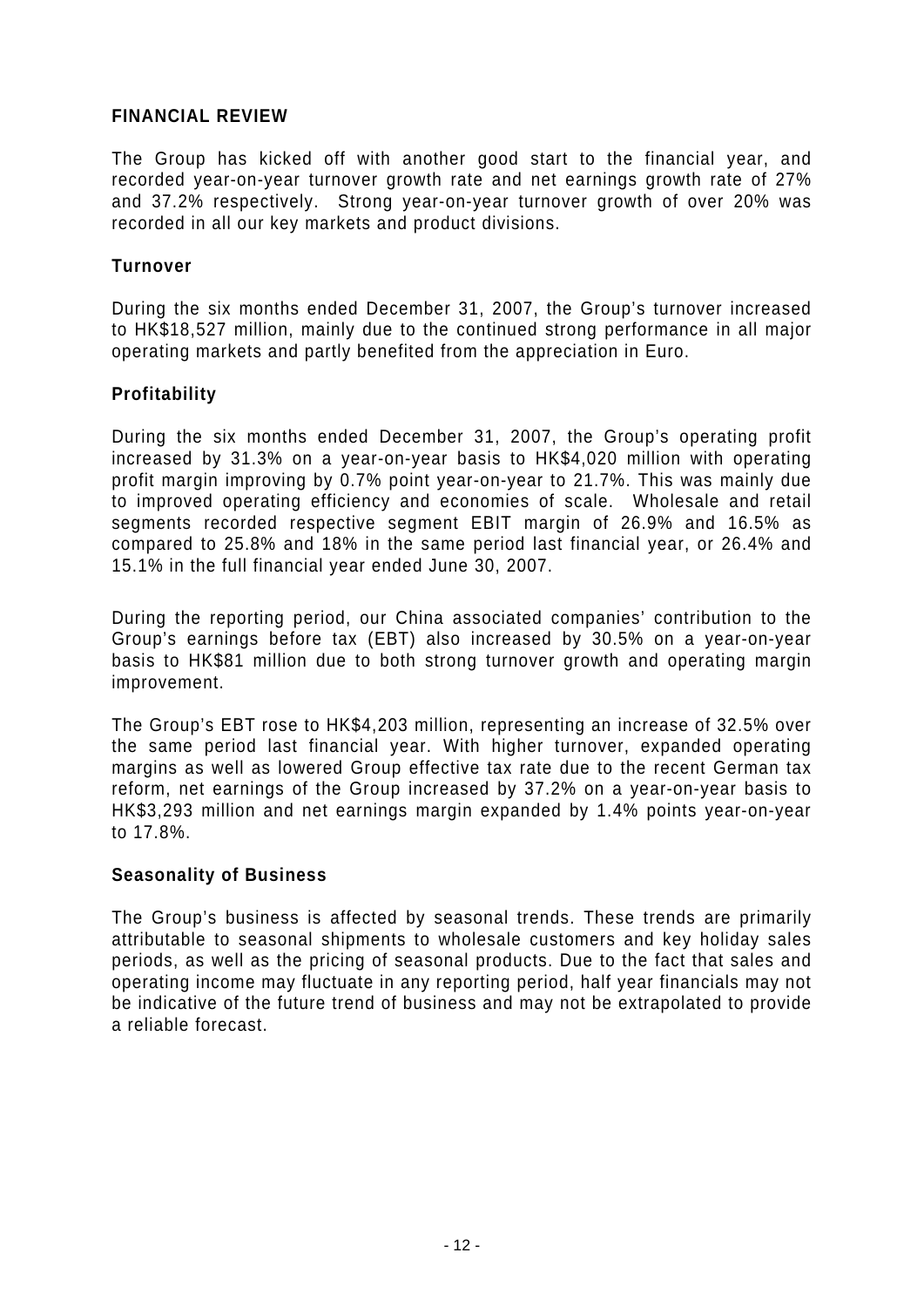### **Liquidity and Financial Resources**

Our consolidated balance sheet remains solid. Net cash inflow from operating activities was more than sufficient to fund the capital expenditure incurred and the payment of special and final dividend of HK\$3,075 million during the reporting period. Free cash flow, defined as net cash flow from operating activities less capital expenditure, amounted to HK\$2,656 million. Net cash balance reached HK\$5,502 million as at December 31, 2007, representing an increase of 5.2% from June 30, 2007.

During the reporting period, the Group invested HK\$668 million in capital expenditure, as compared to HK\$254 million spent for the same period last financial year. Among the capital expenditure spent, HK\$566 million was spent on the opening of new stores and refurbishment of existing stores.

As at December 31, 2007, the Group had no long-term bank borrowings and did not pledge any assets as security for overdraft or any short-term revolving facility. The debt-to-equity ratio (interest bearing external borrowings divided by shareholders' funds) was 0%. The current ratio (current assets divided by current liabilities) improved to 2.5 times as at December 31, 2007 from 2.2 times as at December 31, 2006.

### **Foreign Exchange Risk Management**

To minimize our foreign exchange exposure on sourcing costs for merchandise produced for Europe in Asia, most of the suppliers in Asia were asked to quote and settle in Euros. In addition, the Group entered into foreign exchange forward contracts with reputable financial institutions to hedge foreign exchange risk.

### **OPERATIONS REVIEW**

### **Products**

Currently, our products are sold under two key brands, ESPRIT and edc. As at December 31, 2007, inventory turnover was shortened by 7 days to 48 days, an improvement from 55 days as at June 30, 2007. This is attributable to improved inventory control and increased popularity of our products.

# **Turnover by key product divisions**

|                  | <b>Esprit</b> |       |                               | edc          |       | Others* | <b>Total</b> |
|------------------|---------------|-------|-------------------------------|--------------|-------|---------|--------------|
|                  | Casual        |       | <b>Collection Accessories</b> | edc          | edc   |         |              |
|                  |               |       |                               | <b>Women</b> | Men   |         |              |
| 1H2007/2008      |               |       |                               |              |       |         |              |
| turnover (HK\$m) | 8,681         | 1,589 | 919                           | 3,347        | 577   | 3,414   | 18,527       |
| % of Group's     |               |       |                               |              |       |         |              |
| turnover         | 46.9%         | 8.6%  | 5.0%                          | 18.1%        | 3.1%  | 18.3%   | 100.0%       |
| % growth from    |               |       |                               |              |       |         |              |
| same period last |               |       |                               |              |       |         |              |
| financial year   | 24.0%         | 24.6% | 33.6%                         | 33.5%        | 84.8% | 21.7%   | 27.0%        |

\* Others include shoes, sports, bodywear, kids, edc youth, edc accessories, red earth, salon and licensed products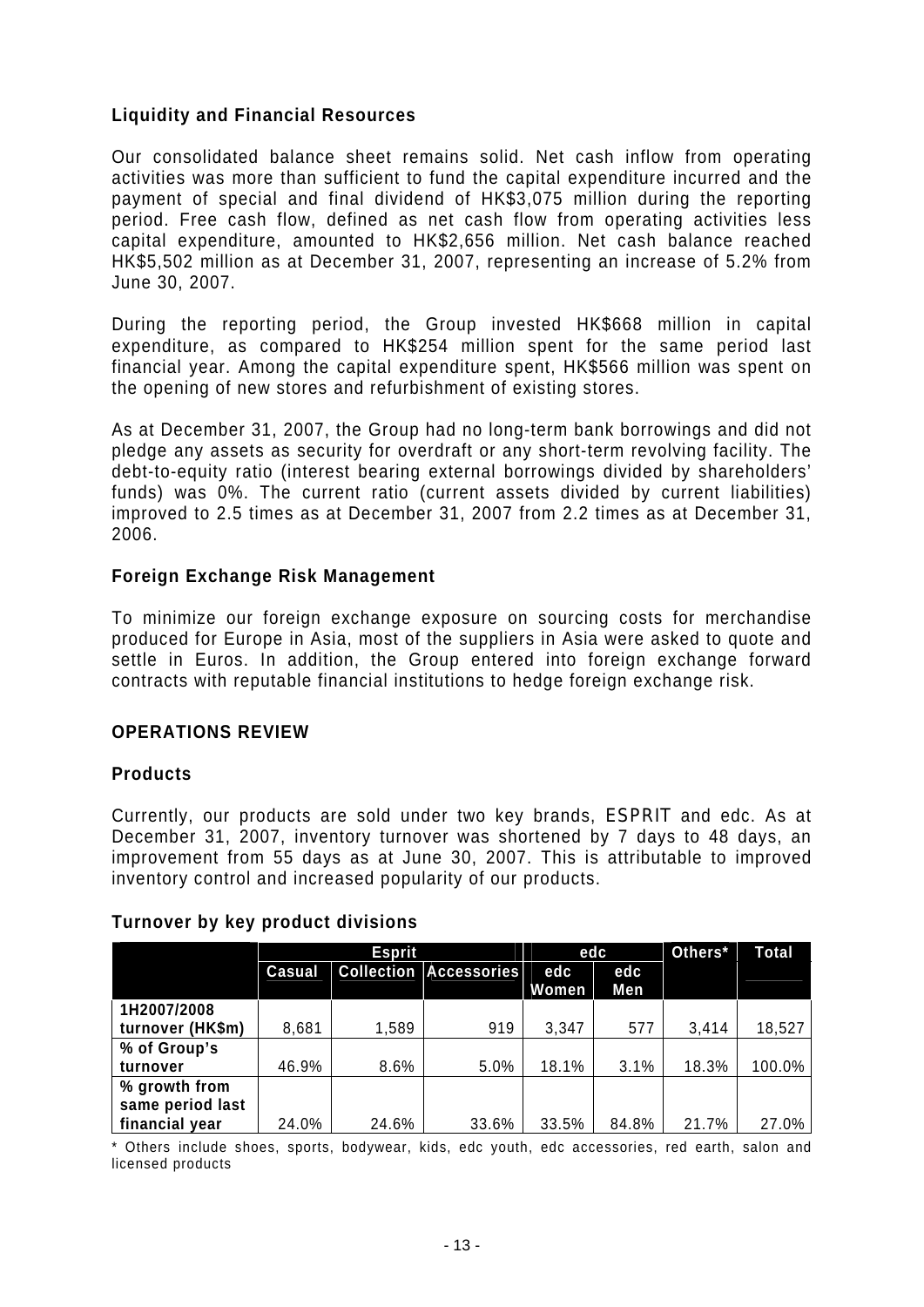# **ESPRIT**

Esprit Casual continued to be the key contributor to the Group's turnover within which, Casual Women accounted for 34.6% of the Group's turnover, recording year-on-year growth of 19.8%. Casual Men contributed 12.3% of the Group's turnover and grew by 37.3% on a year-on-year basis.

Esprit Collection contributed to around 8.6% of the Group's turnover. Collection Women posted year-on-year growth rate of 22.2% while Collection Men reported strong year-on-year growth rate of 31.5%.

### **edc**

The separation of edc from Esprit is progressing smoothly. To enhance its brand image in its target market segments, edc sponsored the MTV Europe Music Award that was launched in Europe and Asia Pacific regions during the reporting period. We believe the edc brand will remain as one of the Group's key growth drivers in future.

### **Regions**

### **Turnover by regions**

|                  | Europe  |                                 | Asia           | <b>North</b>          |              |
|------------------|---------|---------------------------------|----------------|-----------------------|--------------|
|                  | Germany | <b>Rest of</b><br><b>Europe</b> | <b>Pacific</b> | America<br>and others | <b>Total</b> |
| 1H2007/2008      |         |                                 |                |                       |              |
| turnover (HK\$m) | 8,666   | 7,328                           | 2,054          | 479                   | 18,527       |
| % of Group's     |         |                                 |                |                       |              |
| turnover         | 46.8%   | 39.5%                           | 11.1%          | 2.6%                  | 100.0%       |
| % growth from    |         |                                 |                |                       |              |
| same period last |         |                                 |                |                       |              |
| financial year   | 25.8%   | 30.0%                           | 21.0%          | 29.8%                 | 27.0%        |

## **Europe**

During the six months ended December 31, 2007, Europe recorded a strong yearon-year turnover growth of 27.7% to HK\$15,994 million, making up 86.3% of the Group's turnover. Germany and Benelux were the two largest contributors to the region with respective year-on-year turnover growth rates of 25.8% and 26.5%. Other high potential European markets, such as Spain, France and Scandinavia experienced stronger growth momentum with year-on-year sales growth rates of 53.1%, 37.1% and 36.6% respectively.

### **Asia Pacific**

During the reporting period, Asia Pacific recorded year-on-year turnover growth of 21%. Australia & New Zealand in particular recorded strong year-on-year turnover growth of 27.8% as well as significant improvement in operating results as compared to the same period last financial year.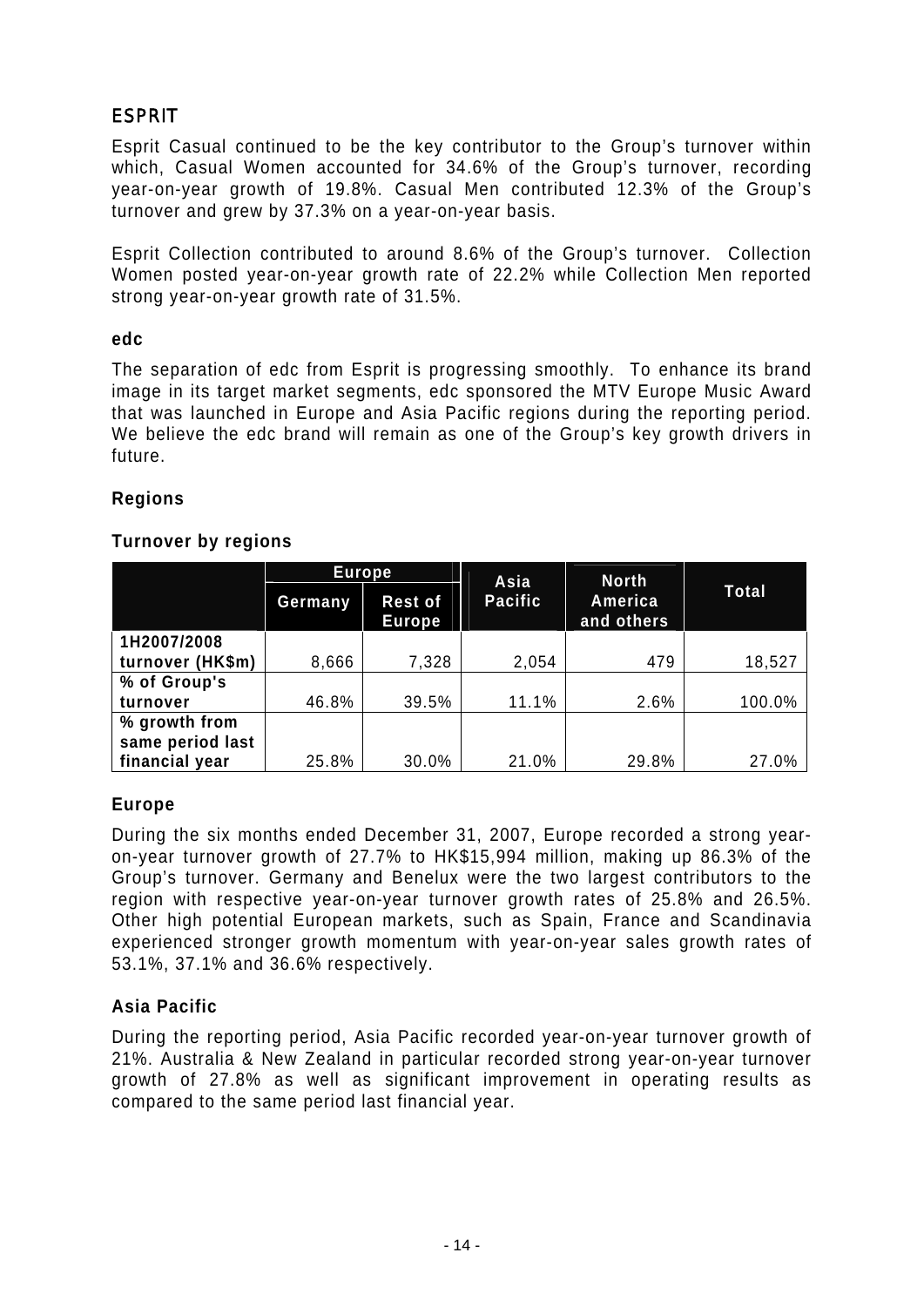## **North America and others**

Encouraging results continued in North America recording year-on-year growth rate of 29.8%. The U.S. posted year-on-year turnover growth of 35.5%. The opening of the new flagship store at Rockefeller Centre on Fifth Avenue New York, confirmed our determination and commitment to grow the business in the U.S.

### **Distribution Channels**

Establishing multi-distribution channels across geographical regions is one of the keys to our success. We believe the wholesale and retail distribution channels are complementary to each other and both are equally important to our expansion strategy.

|                  | Wholesale | Retail | Licensing &<br>others | Total  |
|------------------|-----------|--------|-----------------------|--------|
| 1H2007/2008      |           |        |                       |        |
| turnover (HK\$m) | 10,450    | 7,972  | 105                   | 18,527 |
| % of Group's     |           |        |                       |        |
| turnover         | 56.4%     | 43.0%  | 0.6%                  | 100.0% |
| % growth from    |           |        |                       |        |
| same period last |           |        |                       |        |
| financial year   | 29.7%     | 23.8%  | 18.1%                 | 27.0%  |

### **Turnover by distribution channels**

### **Wholesale**

### **Wholesale turnover by markets**

|                                                | Germany | <b>Benelux</b> | <b>France</b> | <b>Rest of</b><br><b>Europe</b> | Asia<br><b>Pacific</b> | <b>North</b><br>America | Total  |
|------------------------------------------------|---------|----------------|---------------|---------------------------------|------------------------|-------------------------|--------|
| 1H2007/2008<br><b>turnover</b>                 |         |                |               |                                 |                        |                         |        |
| (HK\$m)                                        | 4,703   | 1,674          | 1,200         | 1,979                           | 791                    | 103                     | 10,450 |
| % of wholesale                                 |         |                |               |                                 |                        |                         |        |
| <b>turnover</b>                                | 45.0%   | 16.0%          | 11.5%         | 18.9%                           | 7.6%                   | 1.0%                    | 100.0% |
| % growth from<br>same period<br>last financial |         |                |               |                                 |                        |                         |        |
| lyear                                          | 26.6%   | 24.9%          | 37.2%         | 31.1%                           | 41.9%                  | 66.9%                   | 29.7%  |

As at December 31, 2007, controlled wholesale space was approximately 695,000 $m^2$ , representing a net increase of over 65,000 $m^2$  as compared to June 30, 2007. During the reporting period, the controlled-space wholesale point-of-sales reported a net increase of about 650, bringing the total to over 14,000, comprising of about 1,310 partnership stores, 4,480 shop-in-stores and 8,210 identity corners as at December 31, 2007.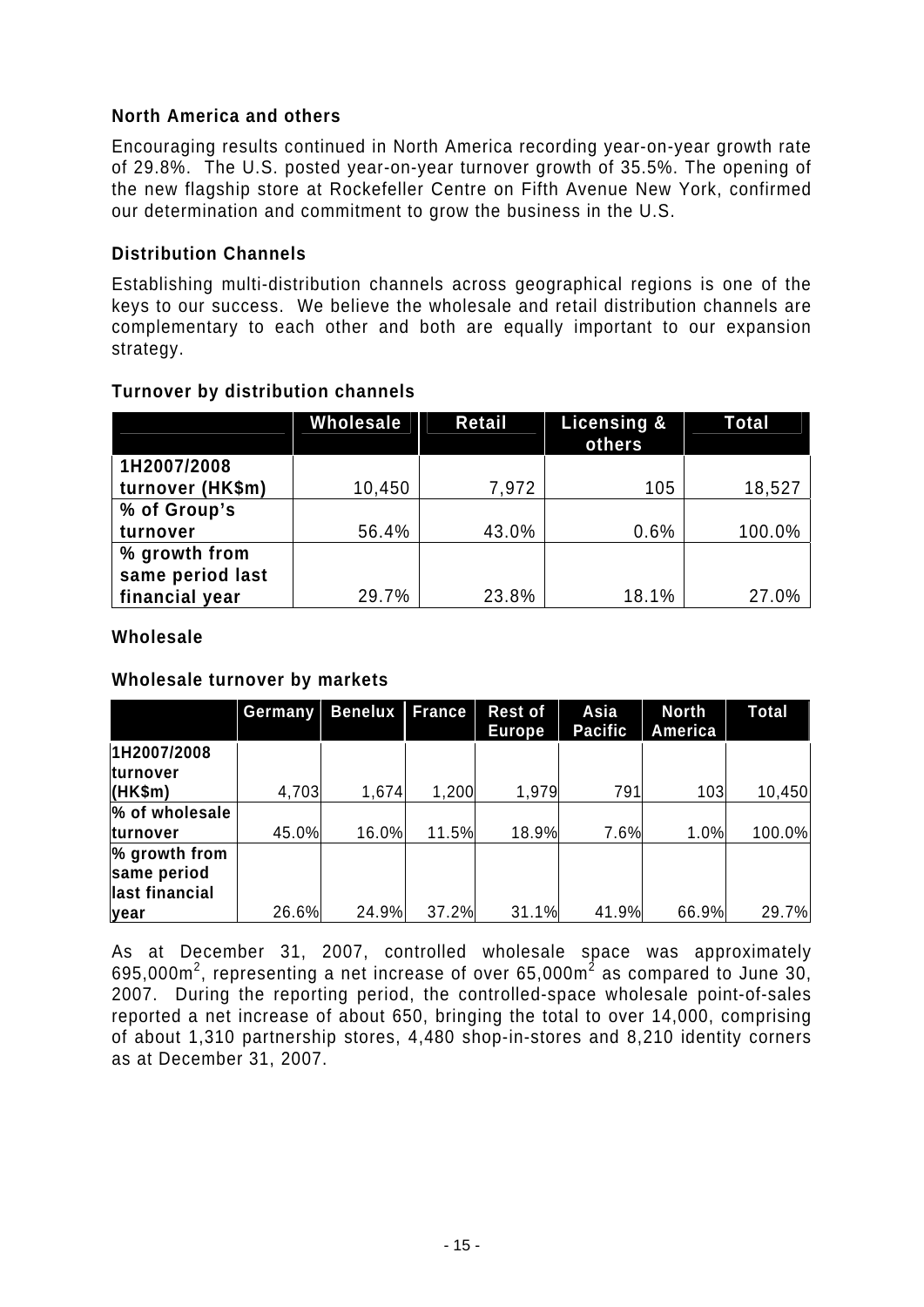Europe wholesale turnover grew by 28.4% as compared to the same period last financial year. While we continue to penetrate and achieve double-digit percentage growth in key markets, more impressive growth were seen in high potential markets such as France and Spain, each achieving year-on-year wholesale turnover growth rates of 37.2% and 50.7% respectively. U.K. and Ireland recorded wholesale turnover growth of 24.9% and an increase in controlled wholesale space, primarily partnership stores, of over 20%. Eastern Europe as a whole also recorded solid growth of 75.1% on a year-on-year basis as a result of rapid expansion in Russia and Poland.

Asia Pacific achieved year-on-year wholesale turnover growth rate of 41.9% reaching HK\$791 million, mainly driven by the higher wholesale sales to China and other emerging markets. Sales to China recorded strong turnover growth of 49.2% on a year-on-year basis. Emerging markets in the region, such as India and Vietnam, posted respective year-on-year wholesale turnover growth of 211.6% and 206.2%. The Group believes China, India and other emerging markets in Asia Pacific possess huge market potential and therefore we will continue to focus on these markets to realize their long term growth potential.

### **Retail**

|                | Germany | <b>Benelux</b> | <b>France</b> | <b>Rest of</b><br><b>Europe</b> | Asia<br><b>Pacific</b> | <b>North</b><br>America | Total  |
|----------------|---------|----------------|---------------|---------------------------------|------------------------|-------------------------|--------|
| 1H2007/2008    |         |                |               |                                 |                        |                         |        |
| turnover       |         |                |               |                                 |                        |                         |        |
| (HK\$m)        | 3,941   | 1,145          | 381           | 939                             | 1,204                  | 362                     | 7,972  |
| % of retail    |         |                |               |                                 |                        |                         |        |
| turnover       | 49.4%   | 14.4%          | 4.8%          | 11.8%                           | 15.1%                  | 4.5%                    | 100.0% |
| % growth       |         |                |               |                                 |                        |                         |        |
| from same      |         |                |               |                                 |                        |                         |        |
| period last    |         |                |               |                                 |                        |                         |        |
| financial year | 24.8%   | 28.8%          | 35.8%         | 27.2%                           | 11.3%                  | 22.6%                   | 23.8%  |

### **Retail turnover by markets**

The Group's retail turnover grew by 23.8% on a year-on-year basis and was primarily driven by a healthy year-on-year comparable-store-sales growth, including e-shop, of 7.9% and an increase in retail selling space of 8% as compared to June 30, 2007. On a regional basis, Europe, Asia Pacific and North America recorded 26.5%, 11.3% and 22.6% year-on-year retail turnover growth, and 8.7%, 5% and 1.7% year-on-year comparable-store-sales growth respectively during the reporting period.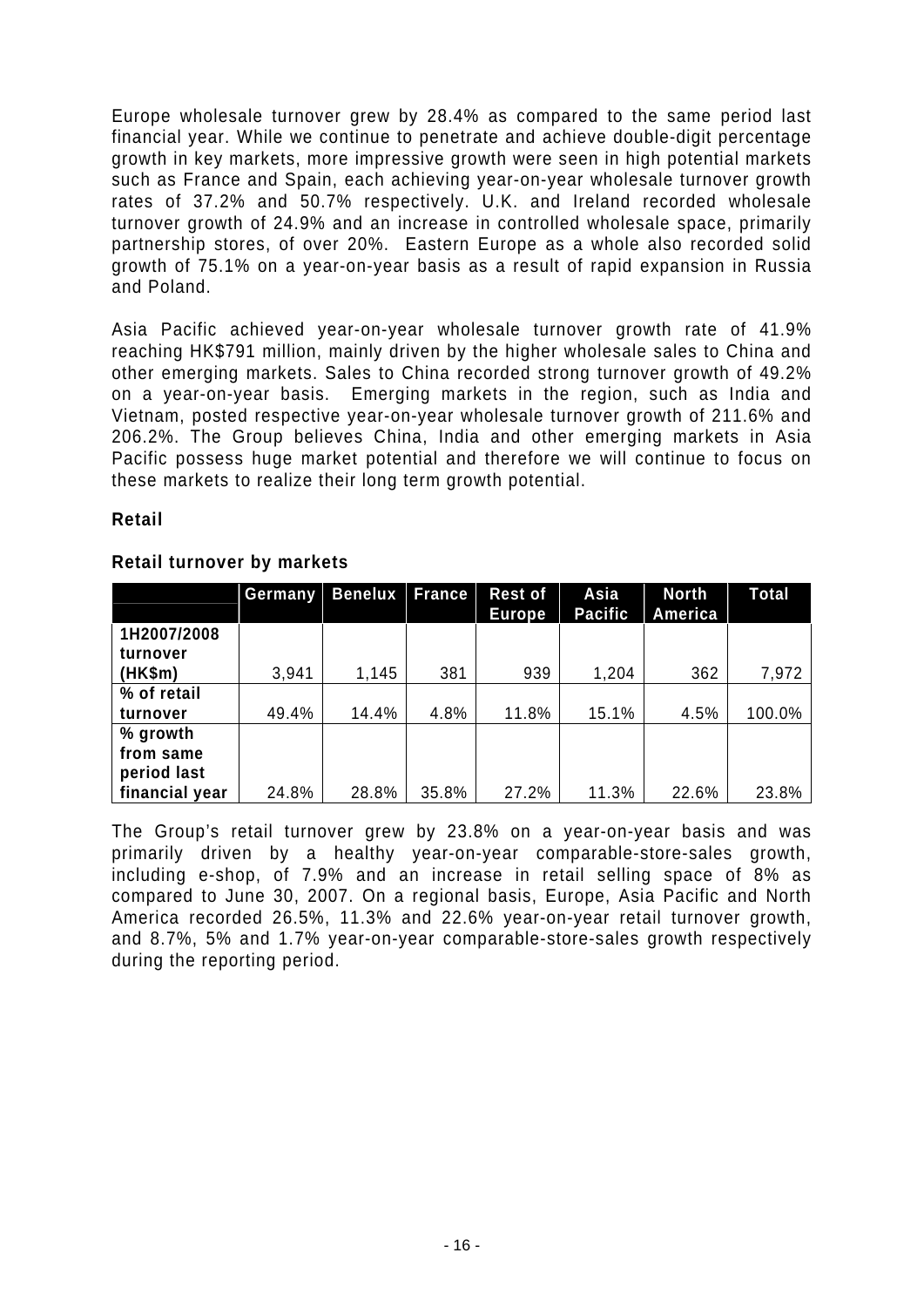As part of our 3-year retail expansion plan, the number of directly managed retail stores was increased by 54 (net) during the reporting period bringing the total number of directly managed retail stores to 658 as at December 31, 2007. This represented a net increase of retail selling space of over  $19,000m^2$  during the reporting period, bringing the total retail selling space to around 256,700 $m^2$  as at December 31, 2007. We expect the sales contribution from these new stores to steadily build up in the following reporting periods. Geographically, 29, 47 and 11 new directly managed retail stores were set up, and 5, 25 and 3 stores were closed, in Europe, Asia Pacific and North America respectively in the first half of the financial year. Among the newly opened directly managed retail stores, 12 were edc standalone stores representing an increase in edc's retail selling space of over 60% as compared to June 30, 2007.

Other than our core markets, France, U.S. and Australia were the key focus for retail expansion in the reporting period, each recorded 35.8%, 30.5% and 25.3% year-on-year sales growth with 36.9%, 34.3% and 10.8% increase in retail selling space since the beginning of the financial year respectively. Hong Kong is undergoing a restructuring of store portfolios with focus on opening more new stores in prime locations.

While we continue to expand our retail distribution in existing markets, we have extended our retail reach to Spain and Finland during the reporting period. Leveraging on the strong brand recognition established by our wholesale distribution in Spain and Finland, the Group commenced the roll-out of our directly managed retail distribution in these markets. Three new directly managed retail stores were opened in Madrid and Helsinki during the first half of the financial year.

Internet sales are part of our retail distribution channel. During the reporting period, the Group launched e-shops in Denmark and Switzerland, following which the reach of our e-shop has extended to all our major European retail markets.

### **Licensing**

During the reporting period, third party royalty income increased by 40.8% as compared to the same period last financial year, to HK\$71 million, representing approximately 0.4% of the Group's total turnover. The strong turnover growth was mainly attributable to the high growth in home category. We are currently working with around 30 licensees and collectively offer more than 30 categories of Esprit licensed products to consumers worldwide. Major licensed product categories included Fragrance, Eyewear, Timewear and Jewelry.

We successfully launched a maternity line in September 2007 followed by the new trio fragrance Esprit connect, "One for Her – One for Him – One for Us", the first unisex fragrance from Esprit. To extend the distribution reach of Esprit home products, they are now made available in our e-shops in Europe since the end of August 2007.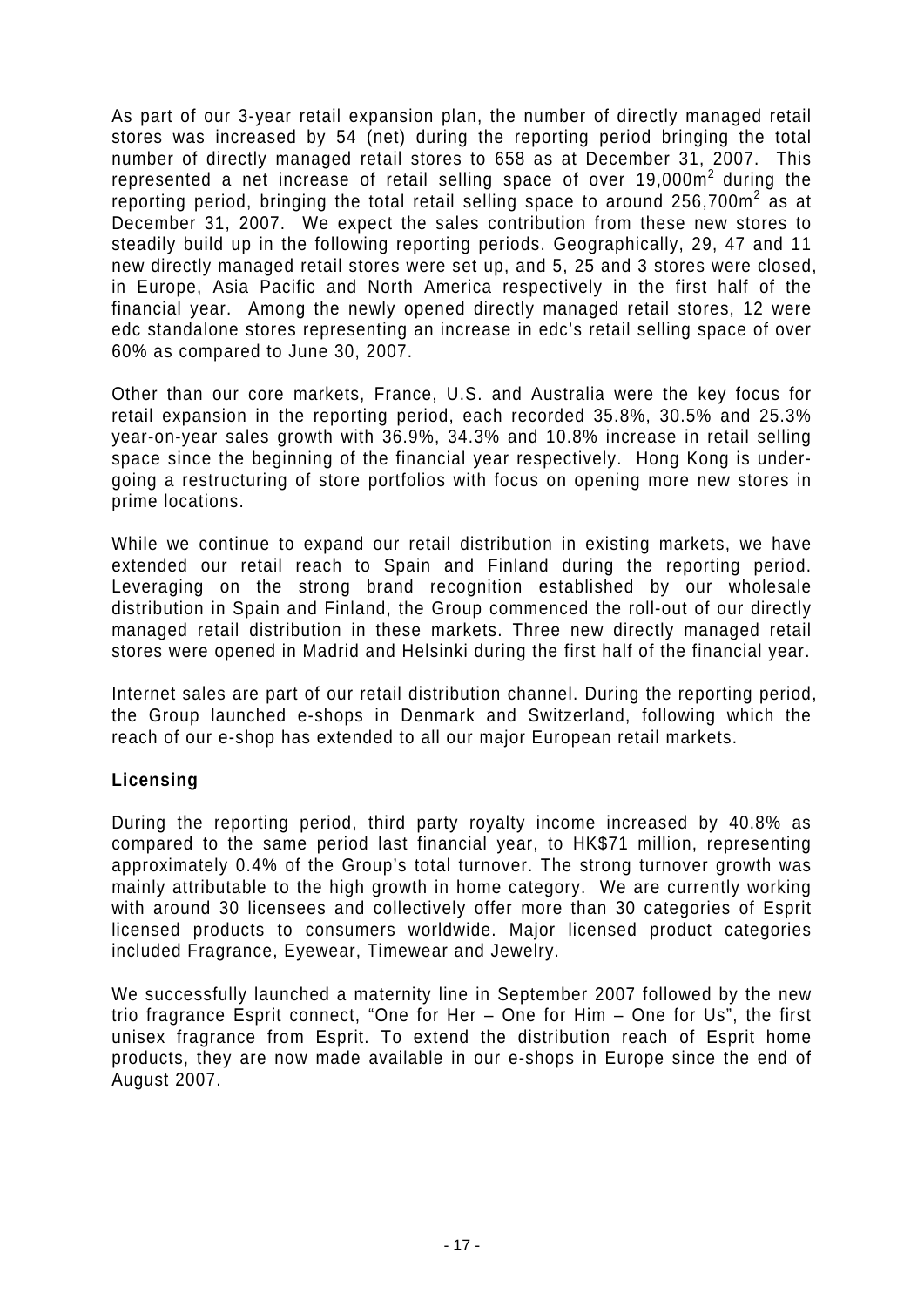## **OUTLOOK**

With the strength of our brands, our proven business model and our track records of delivering healthy growth rates, we are confident in sustaining the growth momentum of the Group in the second half of the financial year.

We see the potential weakening of global economic conditions as an opportunity to gain market share, particularly through retail expansion. In the second half of the financial year, the Group will continue to expand its global retail network by investing over HK\$500 million to open over 60 directly managed retail stores, representing around 17,000 $m^2$  gross retail space growth, as we steadily progress towards our target of opening 400 stores in 3 years. As a result of the recent store openings in the first half of the financial year, we expect sales contribution to steadily build up through the second half of the financial year. In addition, the Group will aim to maintain a stable year-on-year retail comparable-stores-sales growth.

Wholesale orders booked between January 2008 and April 2008 show a low double-digit percentage year-on-year growth in local currency terms as compared to high base of second half of last financial year. In addition, the Group expects to add over 500 new controlled-space wholesale point-of-sales in the second half of the financial year. Going forward, the Group will continue to expand the wholesale distribution network in Eastern Europe and Asia Pacific. We foresee the sales contribution from Eastern Europe will become increasingly significant leveraging on their continual growth of consumption power, particularly Russia and Poland. Whereas in China, India and Vietnam, over 40 new controlled-space wholesale point-of-sales are planned to be opened in the second half of the financial year bringing their expected collective growth in controlled wholesale space to reach over 30% for the full year.

The new product line, de.corp Esprit Urban Casual, will be introduced to the markets through both wholesale and retail distribution channels in March 2008. The products will be firstly showcased in over 40 directly managed retail stores and around 150 controlled-space wholesale point-of-sales in Europe including Munich, Berlin, Amsterdam, Zurich, Vienna, London and Oslo.

During the first half of the financial year, the Group has stepped up its commitment to being a socially responsible corporate citizen by establishing the Esprit Global Vendor Compliance Program which forms the basic compliance framework for social compliance. Increasing concern over environmental protection has prompted us to introduce the paper Esprit shopping bags in Europe since July 2007. All these demonstrated the Group's continued efforts in being a socially responsible corporate citizen.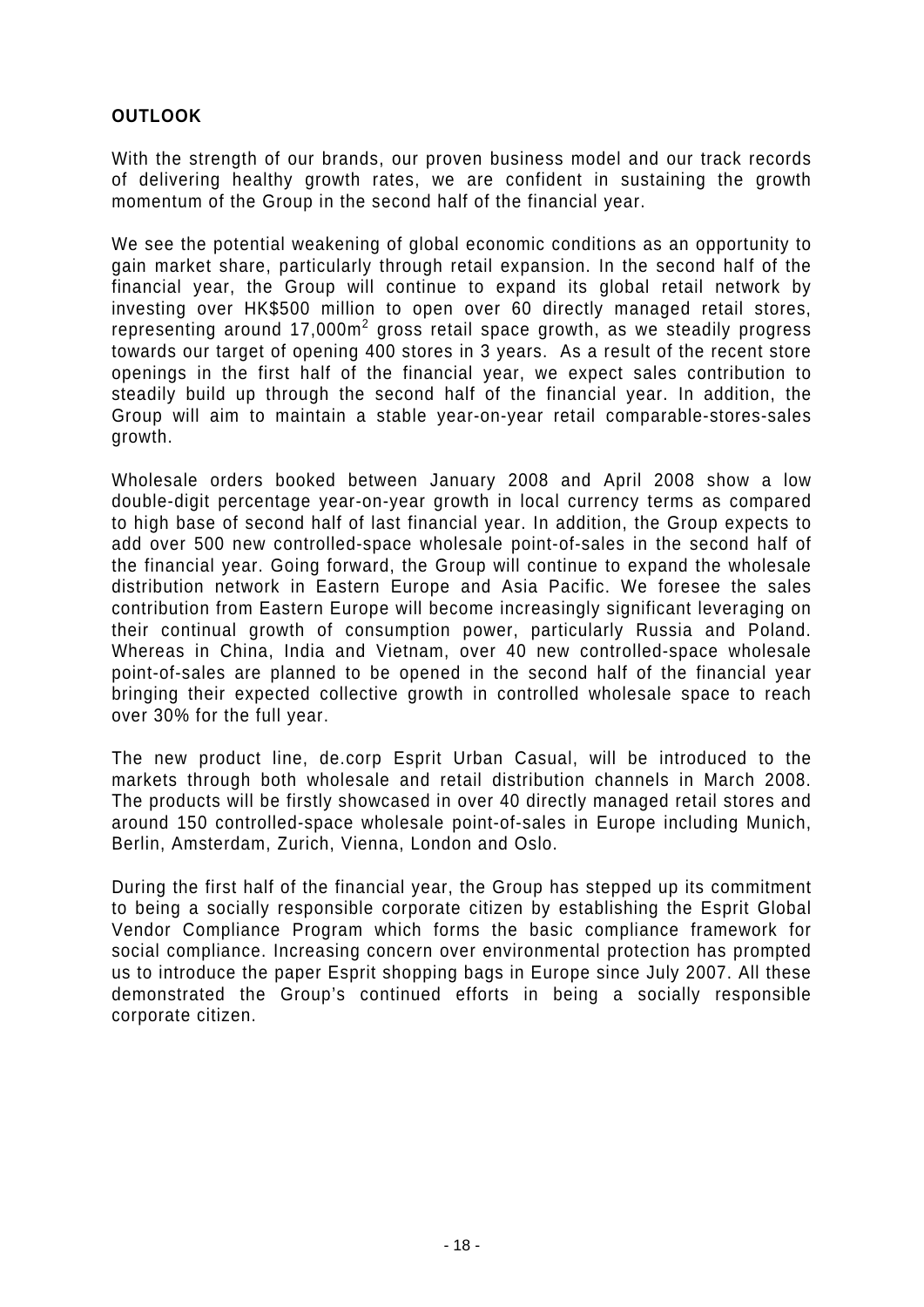This financial year marks the  $40<sup>th</sup>$  anniversary of the Group. A series of promotional events are planned in the second half of the financial year to celebrate this important milestone. While there are macroeconomic uncertainties and challenges ahead of us, our growth strategies remain intact. We will continue to focus on further penetrating core markets, maintaining comparable-stores sales growth, increasing retail space growth, as well as developing under-utilized markets like Eastern Europe, China, India and Korea to drive sustainable and profitable growth. Potential margin improvements from economies of scale and turning around underperforming markets will further support our investment in initiatives which will drive the long-term growth of our global business. We will strive to deliver another set of record results and further enhance shareholders' return by leveraging on the solid foundation established in the first half of the financial year.

### **INTERIM DIVIDEND**

The Board of Directors has declared an interim dividend for the six months ended December 31, 2007 of HK\$0.95 per share (FY2006/2007: HK\$0.70) representing a year-on-year growth of 35.7%. The dividend will be payable on or about Thursday, April 3, 2008 to the shareholders whose names appear on the Registers of Members of the Company at close of business on Wednesday, March 26, 2008 ("Shareholders"). The relevant dividend warrants will be dispatched to Shareholders on or about Wednesday, April 2, 2008.

## **CLOSURE OF REGISTERS OF MEMBERS**

The Registers of Members of the Company will be closed from Thursday, March 27, 2008 to Friday, March 28, 2008, both days inclusive, during which period no transfer of shares will be effected.

In order to qualify for the interim dividend mentioned above, all transfers accompanied by the relevant share certificates must be lodged with the Company's branch share registrar in Hong Kong, Tricor Secretaries Limited, at 26/F., Tesbury Centre, 28 Queen's Road East, Wanchai, Hong Kong not later than 4:00 p.m. on Wednesday, March 26, 2008.

### **HUMAN RESOURCES**

As at December 31, 2007, the Group employed over 10,400 full-time equivalent staff (2006: 9,000) around the globe. Competitive remuneration packages that take into account business performance, market practices and competitive market conditions are offered to employees in compensation for their contribution. In addition, share options and discretionary bonuses are also granted based on the Group's and individual's performances. All employees around the world are connected through the Group's quarterly newsletters and global intranet.

### **PURCHASE, SALE OR REDEMPTION OF THE COMPANY'S SHARES**

Neither the Company nor any of its subsidiaries have purchased, sold or redeemed any of the Company's shares during the period under review.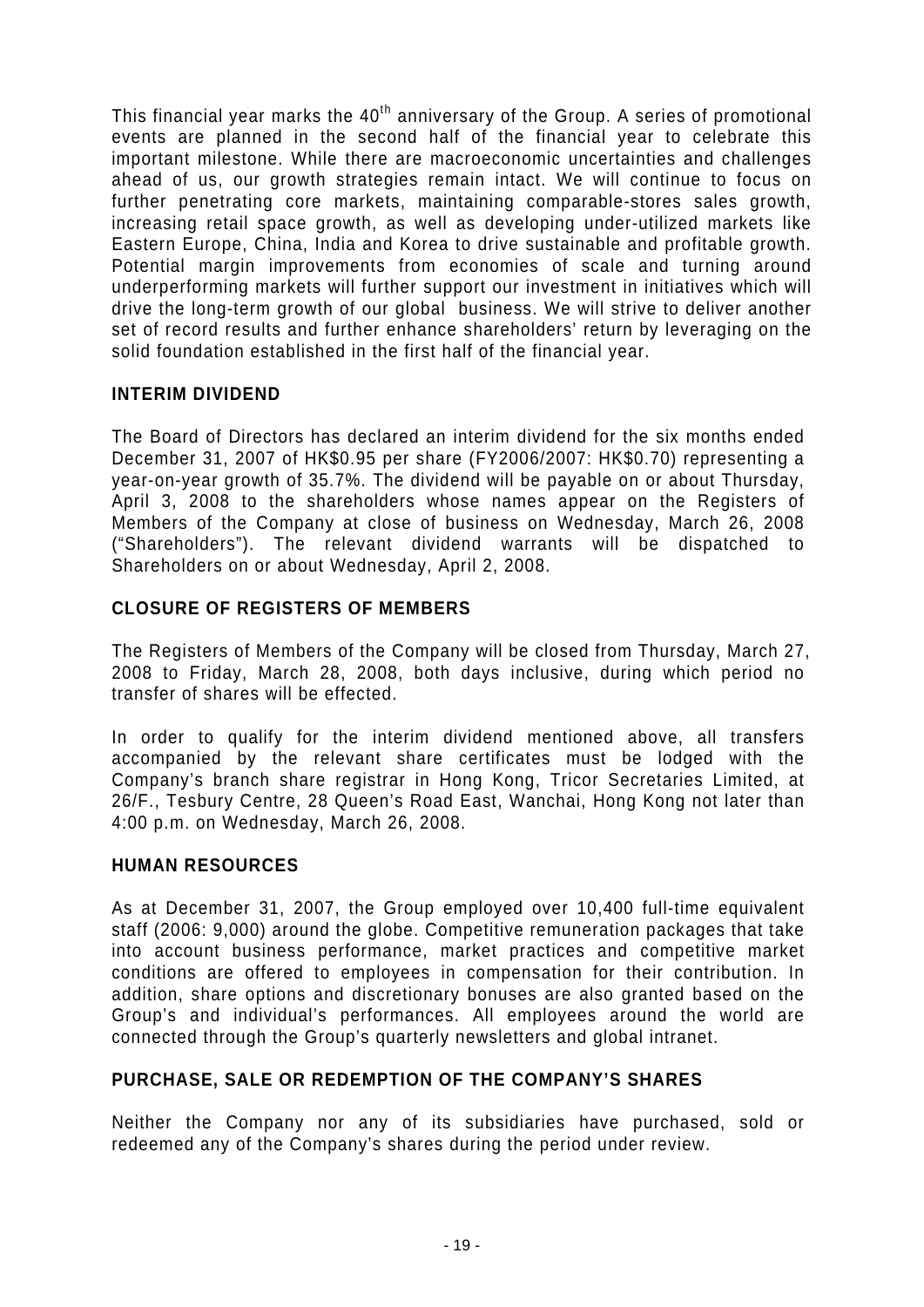## **AUDIT COMMITTEE**

The Audit Committee comprises four Non-executive Directors, three of whom are independent. The Audit Committee has reviewed the accounting principles and practices adopted by the Group and has also discussed auditing, internal controls and financial reporting matters including the review of the unaudited interim results for the six months ended December 31, 2007 with the management.

This unaudited condensed consolidated interim financial information on pages 2 to 11 has been extracted from the interim financial statements for the six months ended December 31, 2007. The Group's external auditors, PricewaterhouseCoopers, performed an independent review of the interim financial statements for the six months ended December 31, 2007 in accordance with International Standard on Review Engagements 2410. On the basis of their review which is substantially less in scope than an audit, PricewaterhouseCoopers confirmed in writing that nothing has come to their attention that causes them to believe that the interim financial statements have not been prepared, in all material respect, in accordance with IAS 34 "Interim Financial Reporting".

### **CORPORATE GOVERNANCE**

The Company has applied the principles and complied with the code provisions of Code on Corporate Governance Practices (the "Code") as set out in Appendix 14 of the Listing Rules throughout the six months ended December 31, 2007, except that:

Under the code provision A.2.1 of the Code, the role of chairman and chief executive officer should be separate and should not be performed by the same individual. Mr. Heinz Jürgen KROGNER-KORNALIK, Group CEO, was unanimously elected by the Board as Chairman on December 5, 2006. The dual role arrangement is considered to be appropriate by the Board at the current stage of development of the Company and will be reviewed periodically.

Under the code provision A.4.1 of the Code, non-executive directors should be appointed for a specific term, subject to re-election. Non-executive Directors of the Company have not been appointed for a specific term. However, under Bye-law 87 of the Company's Bye-laws, all Directors, including Non-executive Directors, of the Company are subject to retirement by rotation and re-election in the annual general meeting of the Company and each Director is effectively appointed under an average term of three years.

### **MODEL CODE FOR SECURITIES TRANSACTIONS BY DIRECTORS**

The Company has adopted a code of conduct regarding Directors' securities transactions on terms no less exacting than the required standard set out in the Model Code for Securities Transactions by Directors of Listed Issuers as contained in Appendix 10 ("Model Code") to the Listing Rules.

The Company has made specific enquiry with all Directors and all of them confirmed that they have complied with the required standard set out in the Model Code for the six months ended December 31, 2007.